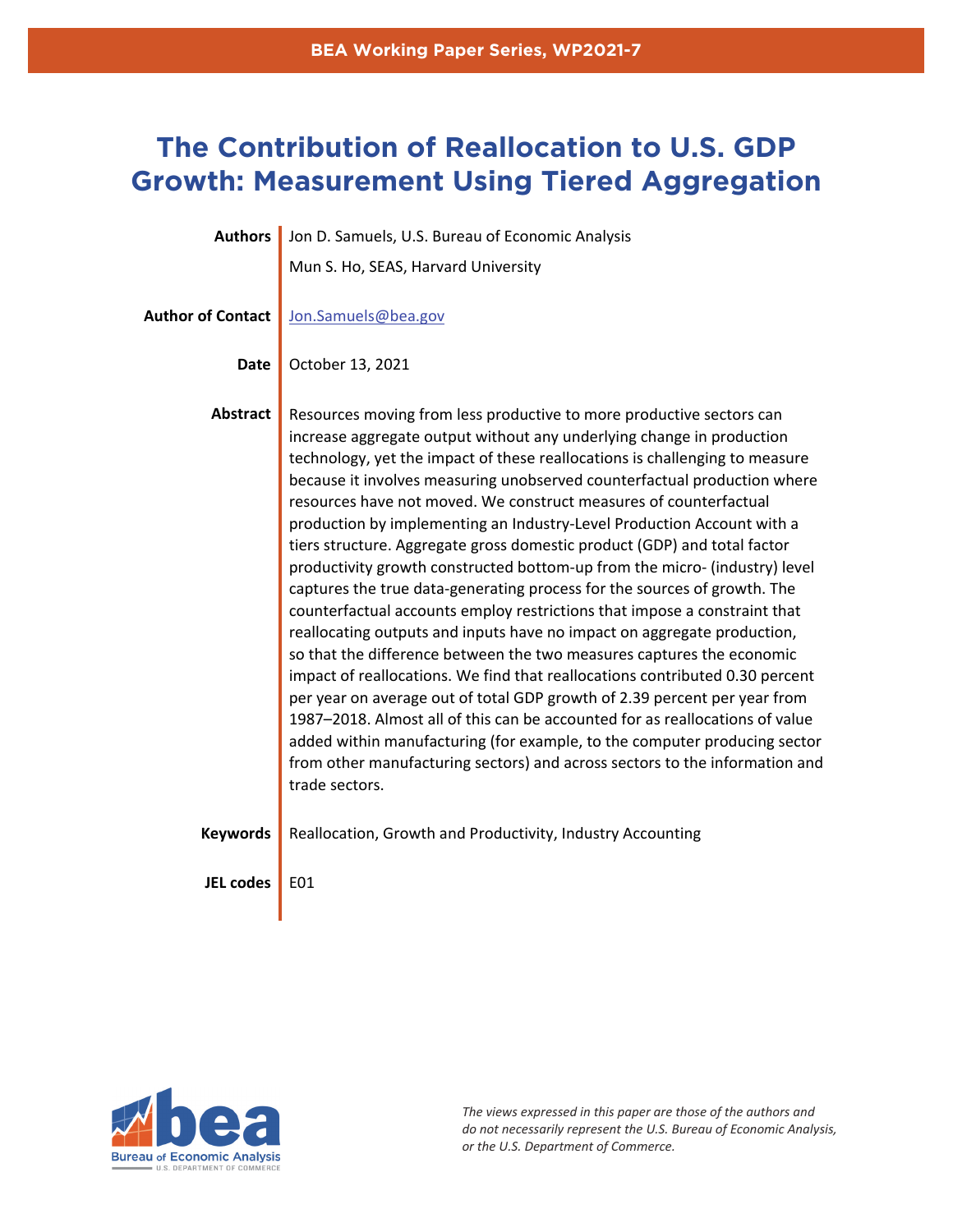### **I. Introduction**

The introduction of official industry-level economic accounts, such as the Integrated Industry-Level Production Account by the U.S. Bureau of Economic Analysis (BEA) and the Bureau of Labor Statistics (BLS) (Fleck et al. 2014; Garner et al. 2020) has allowed for a more refined empirical analysis of economic growth, productivity, and structural change. These data show the dispersion of industry total factor productivity (TFP) growth and factor intensities that permit a bottom-up analysis of the sources of economic growth. As a building block, these accounts are constructed to answer questions about what is happening within industries and to allow a discussion of how changes in the industry composition affect aggregate gross domestic product (GDP). There are various established methods to measure the industry origins of aggregate growth and productivity—the separate contributions of industry-level growth and reallocations across industries—but there is no official accounting method.

The main objective of this paper is to measure the economic impact of production moving across producers ("reallocations") on aggregate growth in a framework where the economic assumptions and interpretations are clearly laid out. The impacts come from two mechanisms in our simple model: the first is from capital and labor inputs moving from less to more productive sectors. When primary inputs are reallocated in this case, aggregate output would increase without any underlying change in industry-level production technology. The second mechanism involves output shifting to more productive industries due to industry-specific increases in total factor productivity (TFP). Holding inputs fixed, with an increase in TFP in the computer industry, for example, the composition of aggregate output shifts toward computer production even though no inputs have moved. We label the impact of shifting the composition of output as output reallocation to describe how changes in the structure of the economy contribute to aggregate GDP growth.

The basic intuition for our approach to measuring the impact of reallocations is that we compare the sources of economic growth under the observed data generating process where resources are free to move between sectors to a counterfactual version of the data that imposes the assumption that there is no economic impact from resource movements across sectors. One may think of this as comparing the accounting under industry-specific functions versus the accounting under an imposed common function. Our method uses a tiered structure of production where we are able to assess the impact of reallocations across micro units (industries) within major sectors (for example, across paper and computer in the manufacturing group), and across major sectors (for example, between manufacturing and services).

A second purpose of this paper is to discuss different schemes for aggregating micro units to account for the sources of GDP growth. We codify the economic assumptions that are embedded in each aggregation scheme, and how these assumptions impact the reallocations.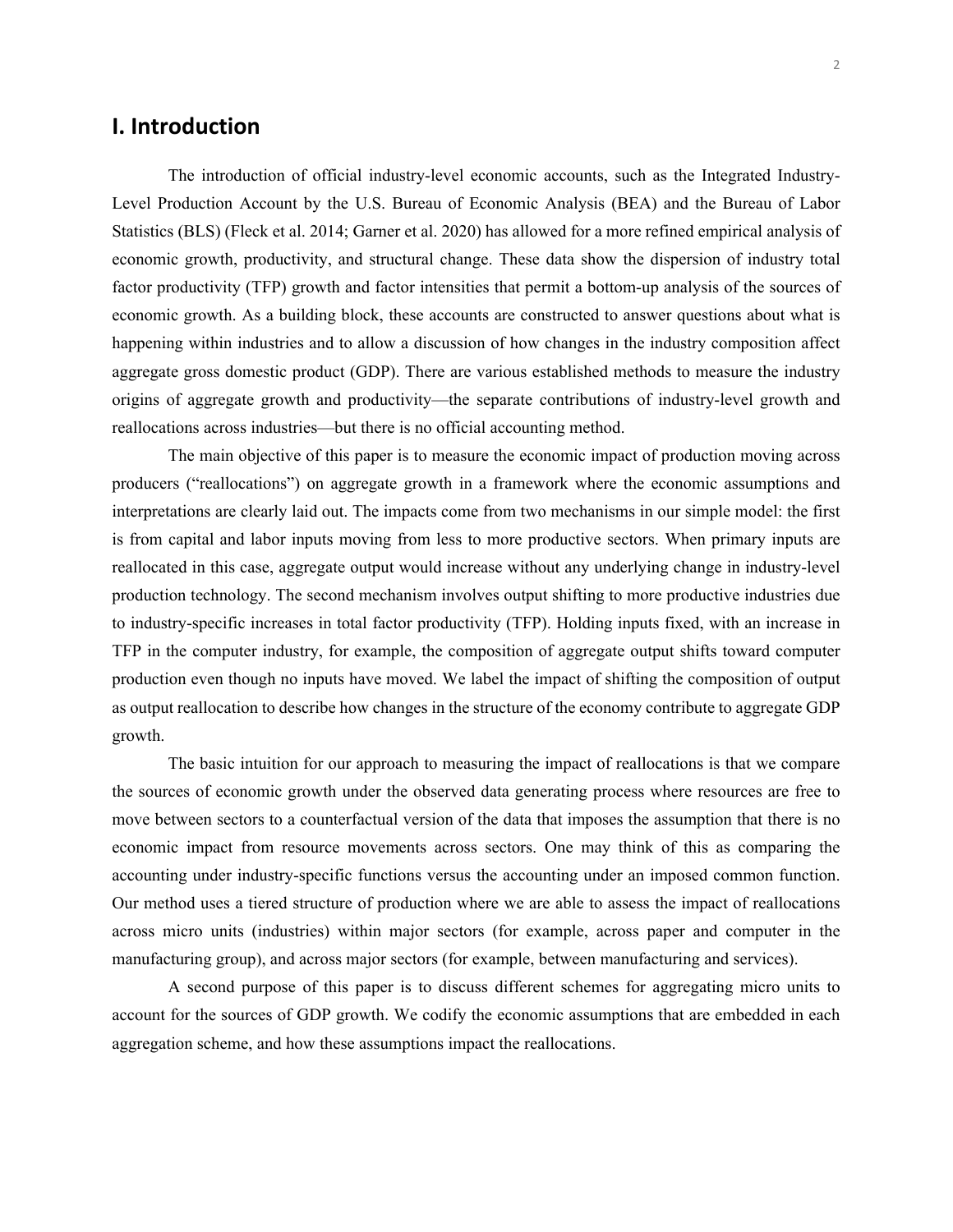One can illustrate the intuition for our approach with a simple example of using the aggregate GDP accounts. One often sees GDP (Y) written as a linear sum of final demand (say C and I), and equal to a function of capital  $(K)$ , labor  $(L)$  and TFP  $(T)$ :

$$
Y = C + I = F(K, L, T)
$$

First, note that the first equality is not an accounting identity; the accounting identity for this is the equation in nominal values where nominal gross output equals the value of consumption plus investment goods, and this equals nominal factor payments. Using p's to denote prices, these identities are:

$$
p_{Y}Y = p_{C}C + p_{I}I = p_{K}K + p_{L}L
$$

On the other hand, the statement that  $Y = C + I$  imposes the assumption that reallocating a unit of production from consumption to investment has no impact on aggregate GDP. A general way of expressing this without *a priori* restrictions on reallocations is *Y=g(C,I)*.

This example also demonstrates how we measure our reallocation estimates. We compare the sources of GDP growth measured under production technologies that rule out reallocations *a priori* to alternative measures that embed the reallocations. The difference between the two is the contribution of reallocation to economic growth. This basic way of conceptualizing reallocations is not new; it was employed in Jorgenson (1988) to study postwar productivity growth in the United States. Samuels (2017) demonstrates that it is important to account for heterogeneous inputs when measuring the impact of reallocations, so we use the same input classification as used in that paper. Corrado, Haskel, and Jona-Lasini (2019) uses a similar method to study capital reallocation across countries during the Great Recession. Our main innovation is to introduce tier accounting that allows us to trace reallocations of outputs and inputs on growth and TFP both within and across sectors. We make use of a novel U.S. dataset that merges official industry-level production data with detailed data on input use across industries that controls for skill mix and capital asset composition across sectors. We demonstrate that under one particular aggregation structure (industries to sectors to GDP), sector TFP growth can be measured using standard growth accounting indexes where sector outputs and inputs are constructed with particular aggregator functions over the component industries. This informs how industry data can be used to construct sector data in a consistent way. Sector accounts often provide a more digestible view than growth accounting for many detailed industries.

There are other methods used to discuss the effects or contributions of structural change, but they involve the use of counterfactual parameters. For example, the shift share method is used to calculate the contributions of within-industry effects and structural change effects for labor productivity.<sup>1</sup> Mas et al.

<sup>&</sup>lt;sup>1</sup> The shift-share method is used, for example, in Mas, Milana, and Serrano (2012) to compare changes over time as well as comparing different economies, and in Hofman et al. (2016) to discuss Latin American economic development.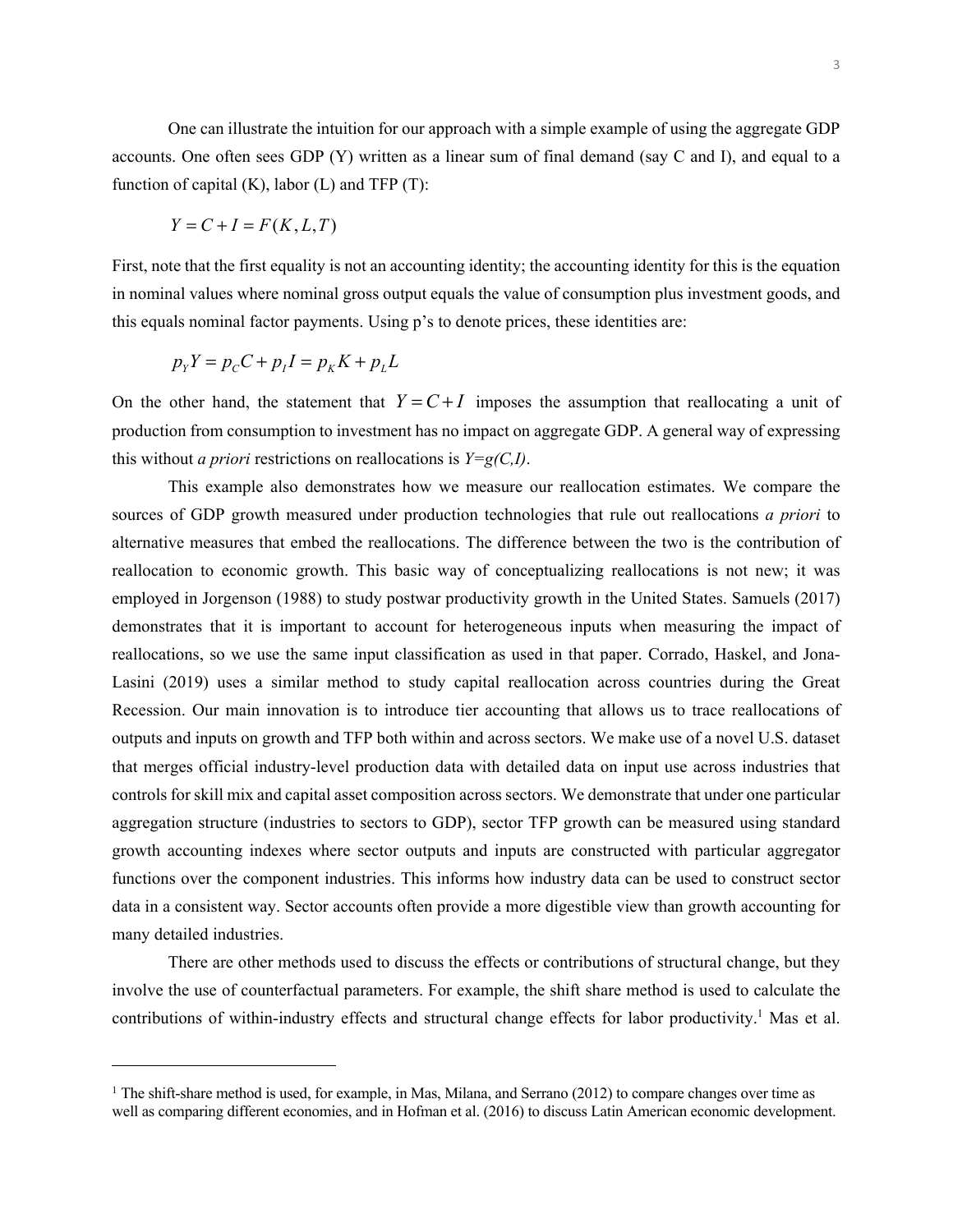(2012) gives the following decomposition for aggregate value added (VA) per unit labor  $(Y, / L_t)$  in terms of industry productivities  $(Y_{it} / L_{it})$ :

$$
\frac{Y_t}{L_t} - \frac{Y_0}{L_0} = \sum_j \theta_{j0} \left( \frac{Y_{jt}}{L_{jt}} - \frac{Y_{j0}}{L_{j0}} \right) + \sum_j (\theta_{jt} - \theta_{j0}) \frac{Y_{jt}}{L_{jt}}
$$

where  $\theta_{it}$  is industry j's share of total labor at time t. The first term on the right is the within-industry effect and the second term is the structural change effect. This is a convenient decomposition used by many authors, but it has a disadvantage of not distinguishing the capital and labor flows, does not identify the role of TFP growth within industries, and assumes that structural change is one that is the same as the change in valueadded shares of industries. To see why this approach potentially obscures useful differences between reallocation and other "structural change," consider an economy where the farm sector shrinks from 20 percent of nominal GDP to 5 percent. This could occur because farm prices are falling relative to other prices (and thus not really due to resource reallocation) or farm output is falling relative to other types of output.

A slightly different formulation is given in Oulton (2020), including the following general formula for the change in aggregate labor productivity  $(Z_t=V_t/L_t)$  in terms of industry productivities  $(Z_t)$ :

$$
\frac{Z_t}{Z_{t-1}} = \sum_j \frac{v_{jt-1}}{w_{jt-1}} w_{jt} \frac{Z_{jt}}{Z_{jt-1}}
$$

The v's are the value-added shares and w's are labor shares. This general form of aggregate labor *t* productivity growth is then compared to the case where labor shares are held fixed ( $\frac{Z_t}{Z_{t-1}} = \sum_j v_{j} I_{j-1} \frac{Z_{j} I_{j-1}}{Z_{j-1}}$ ),

and the case where all industries have the same initial productivities  $\left(\frac{Z_t}{Z_{t-1}}\right) = \sum_j w_{jt} \frac{Z_{jt}}{Z_{jt-1}}$ ). The gaps  $\sum_{t=1}^{t}$   $\sum_{j}^{t}$   $\sum_{jt=1}^{t}$ 

between these three growth paths give a measure of the importance of structural change. This is also a convenient calculation but involves the use of counterfactual parameters.

An advantage of our approach in comparison to such alternatives is that we do not use counterfactual constant shares. Our method compares aggregate GDP results under alternative aggregation approaches, those that embed reallocation effects to an alternative set of aggregation schemes where reallocation effects are limited or ruled out by assumption. We use different levels of detail in computing average prices and factor costs but do not impose counterfactual values. Because the long and established literature on index numbers takes nominal values as the starting point for constructing real index measures (often involving important economic assumptions), we intentionally avoid changing observed nominal transactions which (if measured correctly) represent true economic history and we have no basis for changing. Furthermore, our method also accounts for capital, labor, and TFP separately to show the impact of each on aggregate reallocation.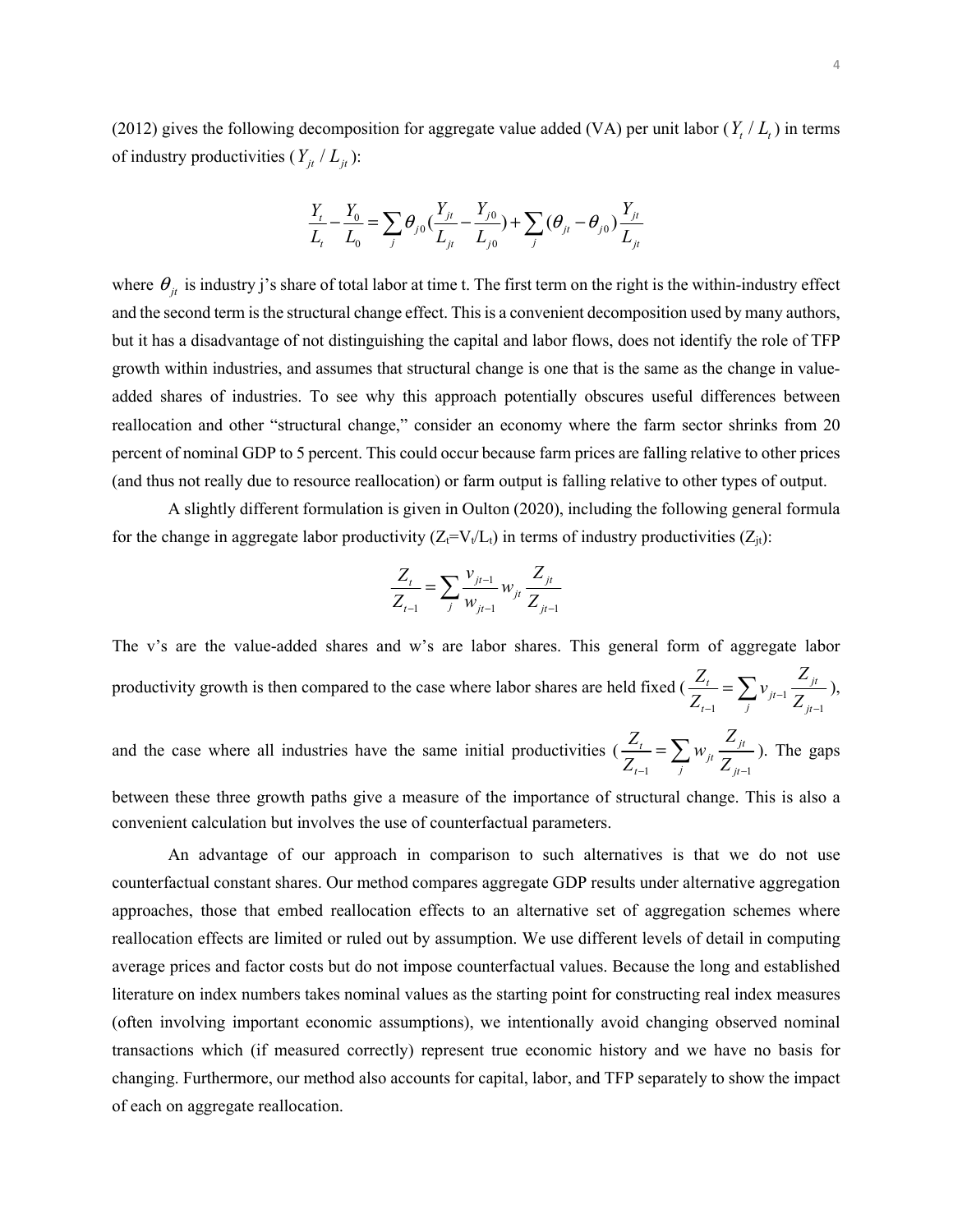We find that between 1987 and 2018 output reallocations accounted for a significant share of aggregate GDP growth (0.30 percentage points out of total GDP growth of 2.39 percent per year). Over this same period, we find that the impact of input reallocations was mostly negligible; an implication of this is that TFP growth is mismeasured to be too high by about 0.30 percent per year if one does not allow for reallocations in the specification of aggregate production technology. Over medium-term cycles, we do find some evidence that input reallocations are important. For example, in the 1987–1995 period, capital input reallocations contributed about 0.13 percentage point to aggregate GDP growth (of 2.45 percent per year) and the impact of labor reallocations was slightly negative. In the sections below, we provide evidence on the industry and sector origins of the aggregate reallocation contributions.

## **II. Methodology and Results**

#### **II.1 Industry accounts and aggregation over industries**

We start by modeling the aggregate economy as a collection of industries by specifying industry production functions and an aggregator function. The important feature of our aggregation function is that it permits substitution of output and inputs to impact GDP. We take this initial specification as the true data generating process for industry and aggregate economic growth, that is, one with the less restrictive assumptions to represent the true sources of economic growth.

For each basic industry *j* we have the familiar KLEMS accounting<sup>2</sup> and express output at time *t* as a Tornqvist index of capital, labor, intermediate inputs, and the level of technology,  $T_{it}$ :

$$
\Delta \ln Q_j = \overline{w_{kj}} \Delta \ln K_j + \overline{w_{kj}} \Delta \ln L_j + \overline{w_{kj}} \Delta \ln X_j + \Delta \ln T_j
$$
  
\n
$$
\Delta \ln Q_{jt} = \ln Q_{jt} - \ln Q_{j,t-1}
$$
  
\n
$$
P_j^Q Q_j = P_j^K K_j + P_j^L L_j + P_j^K X_j
$$
  
\n
$$
w_{kj} = \frac{P_j^K K_j}{P_j^Q Q_j}; \text{ etc. for } L, X
$$
  
\n
$$
\overline{w_{kjt}} = \frac{1}{2} (w_{kjt} + w_{kj,t-1})
$$
 (1)

The P variables denote prices and w's the value shares. *X* denotes total intermediate input, aggregating over intermediate purchases of commodities. In the third line in equation (1) the revenue equals total cost assumption where the (*ex post*) cost of capital is the residual.  $P_j^Q$  is the producer price (seller's price) for the output of j.

<sup>&</sup>lt;sup>2</sup> The KLEMS framework is well-established, so we shall be brief here. Readers may consult Jorgenson, Ho, and Stiroh (2005) for a more detailed description.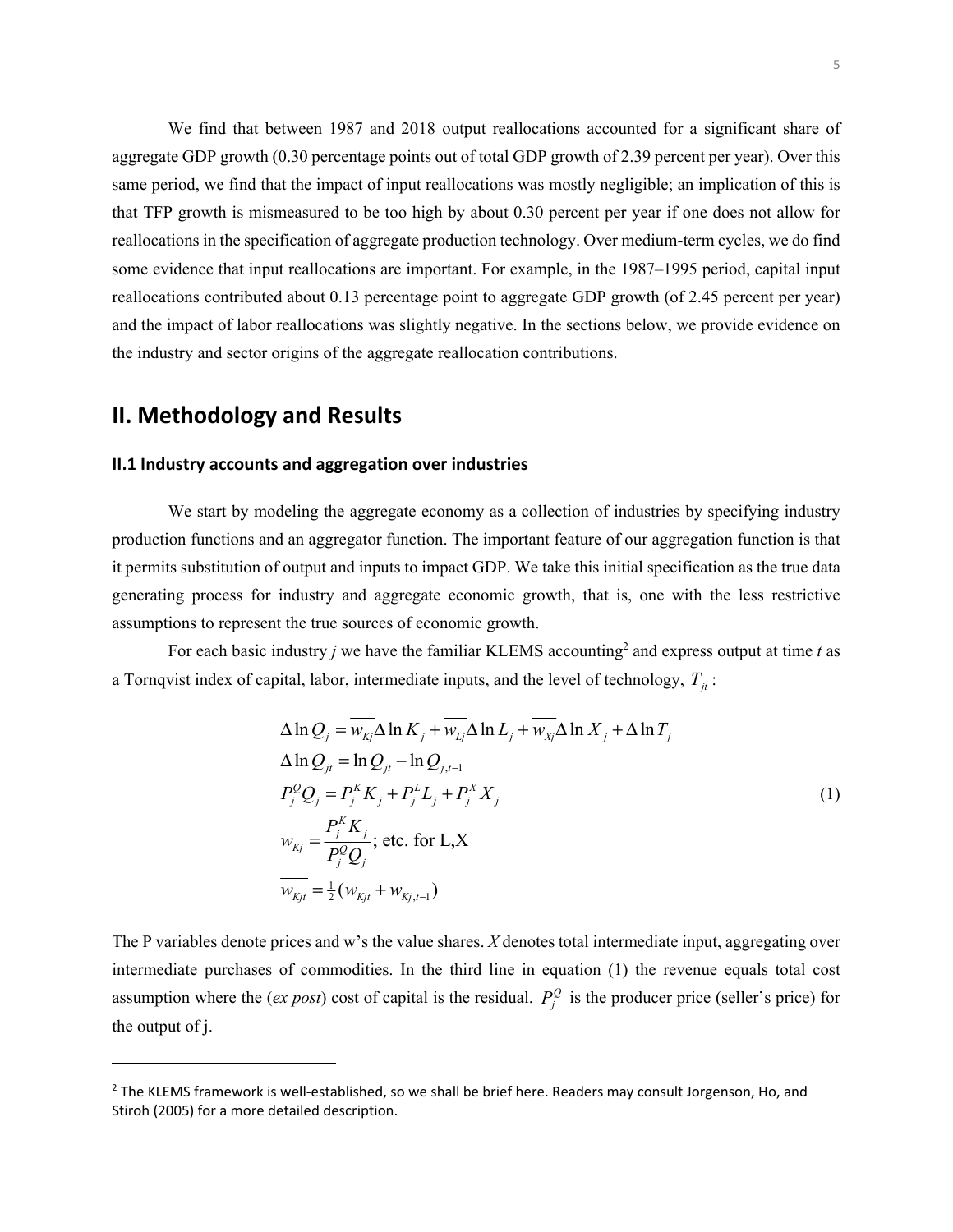Importantly for our reallocation estimates, industry capital input is an aggregate over asset types:

$$
\Delta \ln K_j = \sum_a \overline{w_{aj}^K} \Delta \ln K_{aj}; a, k=1,...,100 \text{ asset types}
$$
  
\n
$$
w_{aj}^K = \frac{P_{aj}^K K_{aj}}{\sum_k P_{kj}^K K_{kj}}
$$
  
\n
$$
P_j^K K_j = \sum_a P_{aj}^K K_{aj}
$$
\n(2)

Similarly, labor input is an aggregate over different heterogenous labor types within an industry:

$$
\Delta \ln L_j = \sum_l \overline{w_{lj}^L} \Delta \ln L_{lj}; l, m=1,...,84 \text{ labor types}
$$
  
\n
$$
w_{lj}^L = \frac{P_{lj}^L L_{lj}}{\sum_m P_{mj}^L L_{mj}}
$$
  
\n
$$
P_j^L L_j = \sum_l P_{lj}^L L_{lj}
$$
\n(3)

Intermediate inputs are given by the Use matrix  $(U_{ij})$ ; the nominal value of commodity input *i* into industry *j* is  $U_{ij} = P_i^C X_{ij}$ . Writing in this way means we are assuming all industries pay the common price  $P_i^C$  for commodity *i* (that is, ignoring more detailed information below the *i* classification). The aggregate intermediate input into  $j$  is an index over all commodities:

$$
\Delta \ln X_j = \sum_i \overline{w_{ij}^X} \Delta \ln X_{ij}
$$
  
\n
$$
w_{ij}^X = \frac{P_i^C X_{ij}}{\sum_k P_k^C X_{kj}}
$$
  
\n
$$
P_j^X X_j = \sum_i P_i^C X_{ij} \text{ i,k=1,...,63 commodities}
$$
\n(4)

With the above pieces we can now define real value added,  $V_i$ , using the double deflation method, which becomes important in assessing the impact of industries and sectors in determining reallocation. We first express gross output as an index of value added and intermediate inputs:

$$
\Delta \ln Q_j = w_{Vj} \Delta \ln V_j + w_{Xj} \Delta \ln X_j \tag{5}
$$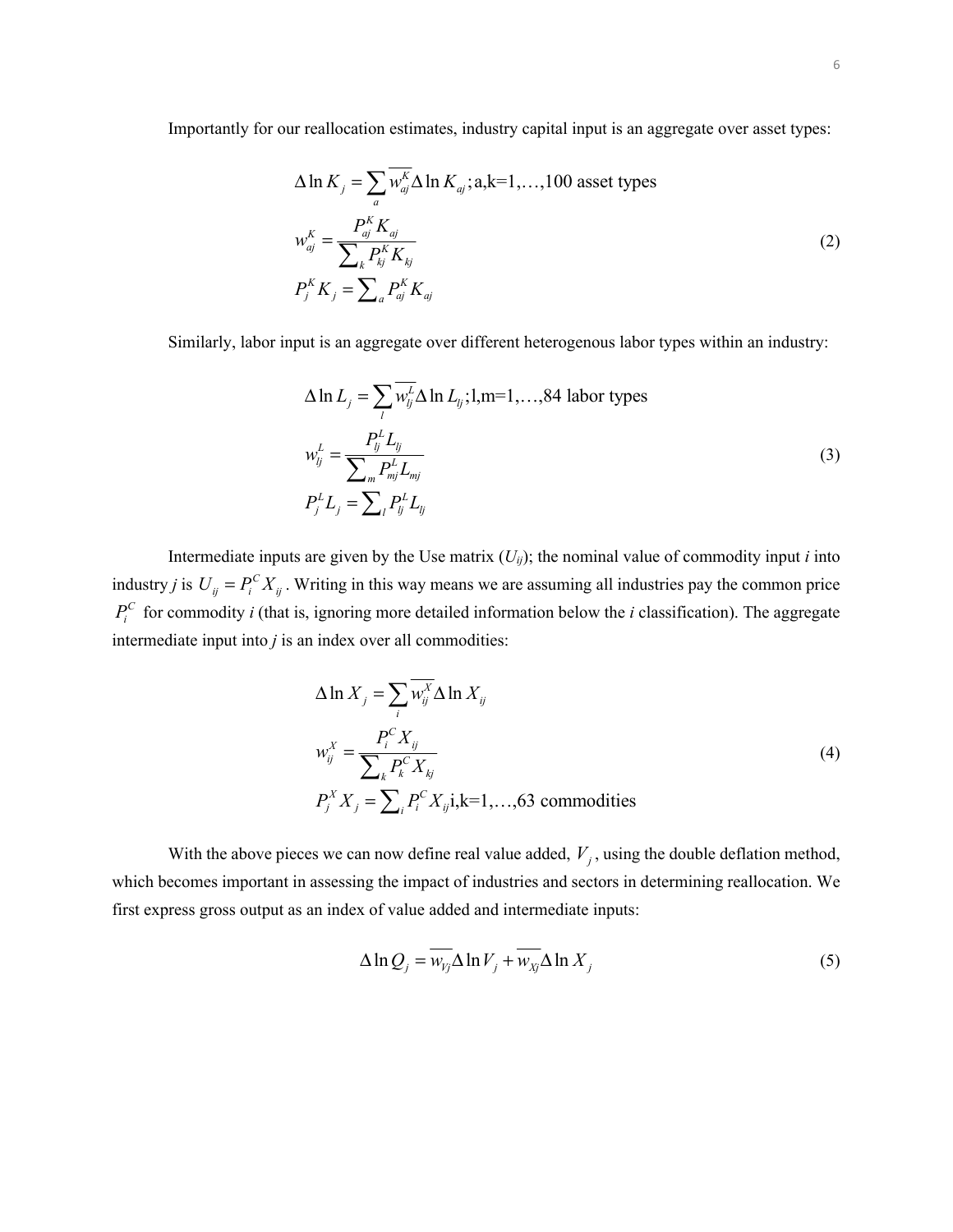which implicitly defines real value-added growth for industry j using the growth rate of real industry output and intermediate input and the corresponding nominal shares. Importantly, this is the method used in the official BEA-BLS Integrated Industry-Level Production Account.<sup>3</sup>

#### **Aggregation**

Our aggregation function for our baseline model is the flexible production possibility frontier (PPF) of Christensen, Jorgenson, and Lau (1973) and we refer readers to the subsequent literature that discusses the properties of translog aggregation functions that are referenced in Jorgenson, Ho, and Stiroh (2005). The key property of the translog function for our application is that it permits substitutions in outputs and inputs to affect aggregate GDP. By assuming this functional form for aggregate GDP, the industry sources of aggregate GDP are obtained as in Jorgenson, Ho, and Stiroh (2005, ch. 8). The key equations are:

$$
\Delta \ln V_{AI} = \sum_{j} \overline{W_j} \Delta \ln V_j \tag{6}
$$

$$
\Delta \ln V_{AI} = \sum_{j} \overline{w}_{j} \frac{\overline{w}_{K,j}}{\overline{w}_{V,j}} \Delta \ln Q_{Kj} + \overline{w}_{j} \frac{\overline{w}_{L,j}}{\overline{w}_{V,j}} \Delta \ln Q_{Lj} + \overline{w}_{j} \frac{1}{\overline{w}_{V,j}} \Delta \ln T_{j}
$$
(7)

Equation (6) gives aggregate real value-added growth (GDP at factor cost) as a Tornqvist index over industry value added where the AI subscript denote "aggregate over industry." Equation (7) comes from substituting the first line of (1) into (6) and gives contributions of industry capital, labor, and TFP growth to aggregate real value-added growth.

#### **II.2 Sector aggregates and within-sector reallocations**

To assess the role of reallocations among industries within sectors (think within manufacturing and within services), we specify and implement an alternative model that is based on sector-level aggregates. The basic intuition for this construction is that it explicitly ignores differences across component industries by imposing homogeneity within each sector in our sector definitions. The is analogous to the example given for the aggregation over investment and consumption goods to give demand-side GDP in the introduction. Within sectors, we impose the assumption that output is homogenous (for example, computers are perfectly substitutable with paper) and thus rule out reallocations that impact sector-level output. The same applies for capital and labor inputs; moving a unit of capital or labor across industries within as sector leaves sector-level input (and thus its contribution to output) unchanged.

<sup>&</sup>lt;sup>3</sup> Integrated Industry-Level Production Account (KLEMS) | U.S. Bureau of Economic Analysis (BEA)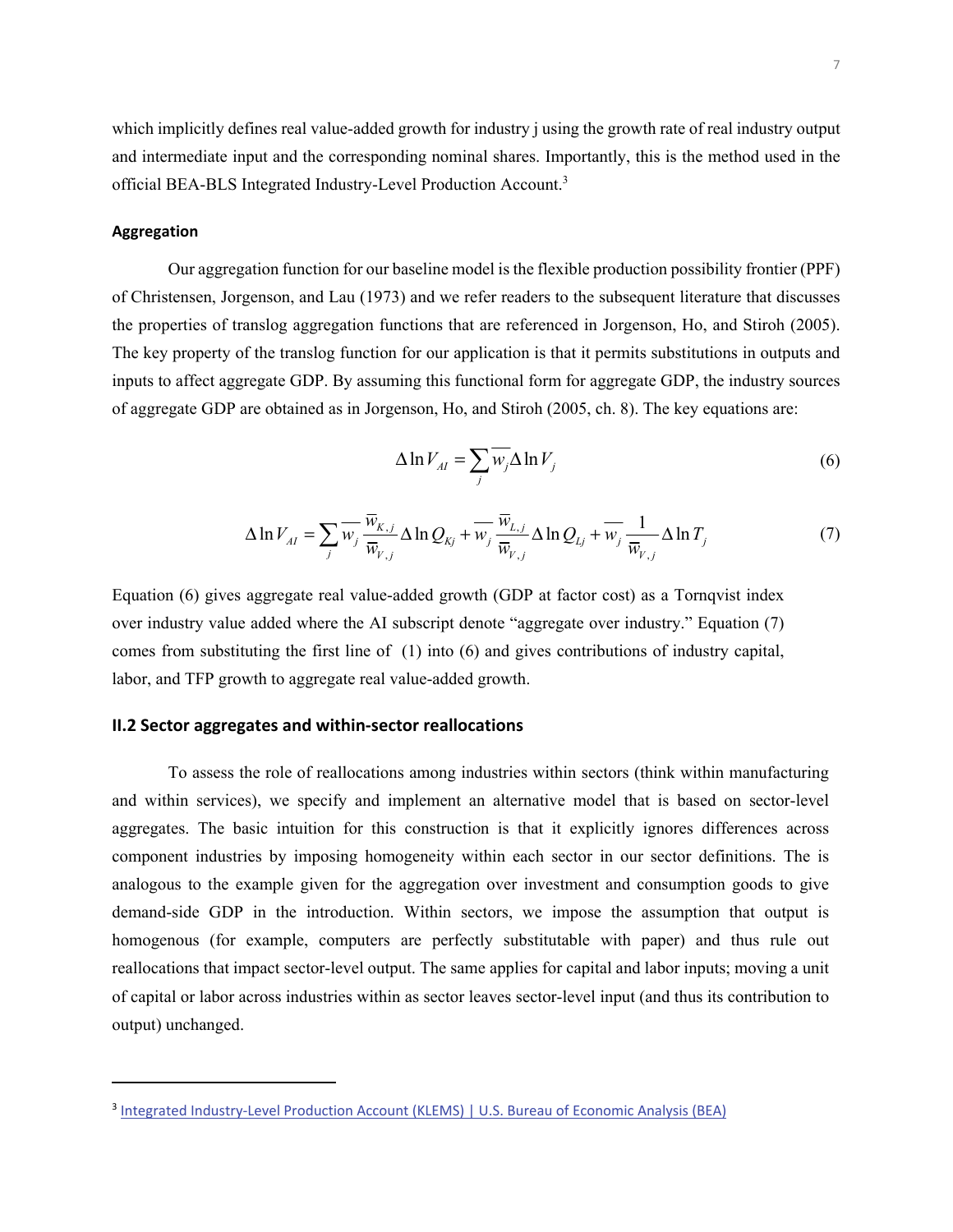To limit the number of equations we note that the sector version of the accounts can be written with the same equations as the industry accounts above, except that instead of indexing over j industries, we index over s sectors. While the sector equations are very similar to the industry version, the construction of the output and input indexes must be adjusted to conform to the economic assumption that substitution between industries does not impact sector-level growth.

To produce model-consistent data, our approach assumes there is no industry-level information on inputs, all component industries of sector *s* pay the same price for an input (a given type of worker, a given asset class, or a given intermediate commodity). This creates a production function for *s* based on intermediate inputs identified only for S sectors. We first create nominal input-output tables (Use and Make tables) for the S sectors by summing over the values of the industries that comprise sector s. We then create output and commodity prices at the sector level. Following Jorgenson, Ho, and Stiroh (2005) terminology, we call this a production function (PF) approach, as opposed to the PPF approach in equation (6) that allows each industry to have its own price. By this common price aggregation (or production function) approach, real gross output of s is given as a simple linear sum of the output of component industries:

$$
\mathcal{Q}_s^{SS} = \sum_{j \in s} \mathcal{Q}_j \tag{8}
$$

As in the investment and consumption example, it is straightforward to observe that reallocating a unit of output within sectors has no impact on sector-level output. The SS superscript denotes "simple sum" to distinguish this from a measure of sector output defined as a Tornqvist index over industry output (discussed in the appendix). The sector output price,  $P_s^{Q;SS}$ , is given by deflating the nominal sector output by  $Q_s^{SS}$ ; this reflects the assumption that all outputs within a sector receive the same price: The commodity output and prices are given by a Make matrix of dimension S that is aggregated over the industry-level Make matrix in a similar way.

We express the output of s at time t as a function of the capital, labor, intermediate inputs and TFP in a way analogous to (1):

$$
Q_{st}^{PF} = Q_{st}^{SS} = f(K_{st}, L_{st}, X_{st}, T_{st}^{PF}); \text{ s=1,...,S}
$$
 (9)

At the basic 63-industry level,  $X_{ij}$  denotes the real intermediate input of commodity i into industry j (equation (4)), and  $P_i^C$  is its price. For the more aggregated S×S Use table, let  $X_{rs}^S$  denote the real intermediate input *r* into sector s. This is not given as an index over the *j* industries' intermediate inputs, but is simply the total nominal input (adding over  $X_{ii}$ ) divided by the commodity price of r:

$$
X_{rs}^{S} = \frac{\sum_{i \in r} \sum_{j \in s} P_{i}^{C} X_{ij}}{P_{r}^{C;S}}; r, s = 1,...,S
$$
 (10)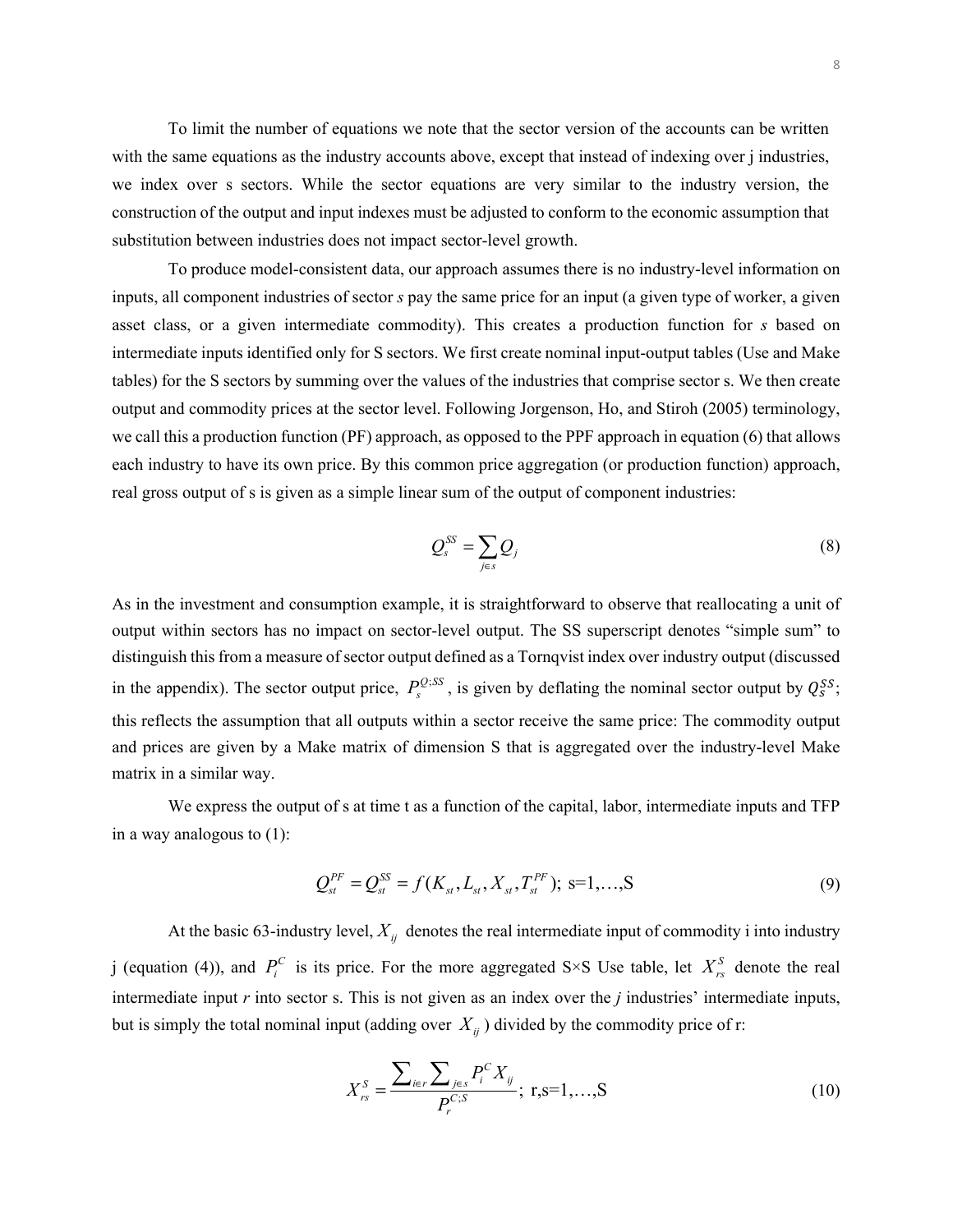The aggregate intermediate input into industry s is the Tornqvist index of all commodities r:

$$
\Delta \ln X_s^S = \sum_r \overline{w_{rs}^{X;S}} \Delta \ln X_{rs}^S
$$
  

$$
w_{rs}^{X;S} = \frac{P_r^{C;S} X_{rs}^S}{\sum_q P_q^{C;S} X_{qs}^S}
$$
 (11)

The price of the intermediate bundle,  $P_s^{X;S}$ , is given by dividing the nominal total by the aggregate input index:  $P_s^{X;S} = \sum_q P_q^{C;S} X_{qs}^S / X_s^S$ .

The capital input into sector  $s$  ( $K_s^S$ ) is not derived by an index over the capital input of each component industry but by imposing the constraint that all components earn the average rate of return in *s*. That is, it is constructed by first calculating the stock of capital of  $s(A_s^S)$  by summing over all component industries (for each asset type a):

$$
A_{as}^S = \sum_{j \in s} A_{aj} \tag{12}
$$

The total capital input into sector *s* is the Tornqvist index over all the asset types where the cost of capital for type *a* is  $P_{as}^{K;S}$ :

$$
\Delta \ln K_s^S = \sum_a \overline{v_{as}^{K;S}} \Delta \ln A_{as}^S
$$
  

$$
v_{as}^{K;S} = \frac{P_{as}^{K;S} A_{as}^S}{\sum_k P_{ks}^{K;S} A_{ks}^S}; \text{a,k=1,2,... 100 asset types}
$$
 (13)

The price of aggregate capital input for *s*,  $P_s^{K;S}$ , is given by dividing the total nominal value by the quantity from (13):  $P_s^{K;S} = \sum_k P_{ks}^{K;S} A_{ks}^S / K_s^S$ 

Labor input into sector s is similarly constructed by imposing the constraint that all workers of type *l* in *s* earn the same average wage. Labor input at the most basic level is the annual hours worked by type *l*  in industry *j*. The input at the sector level is thus the simple sum of hours assuming that each hour in all the component industries earn the same wage:

$$
H_{ls}^{S} = \sum_{j \in s} H_{lj}; l = \{sex, age, educ, class\}
$$
 (14)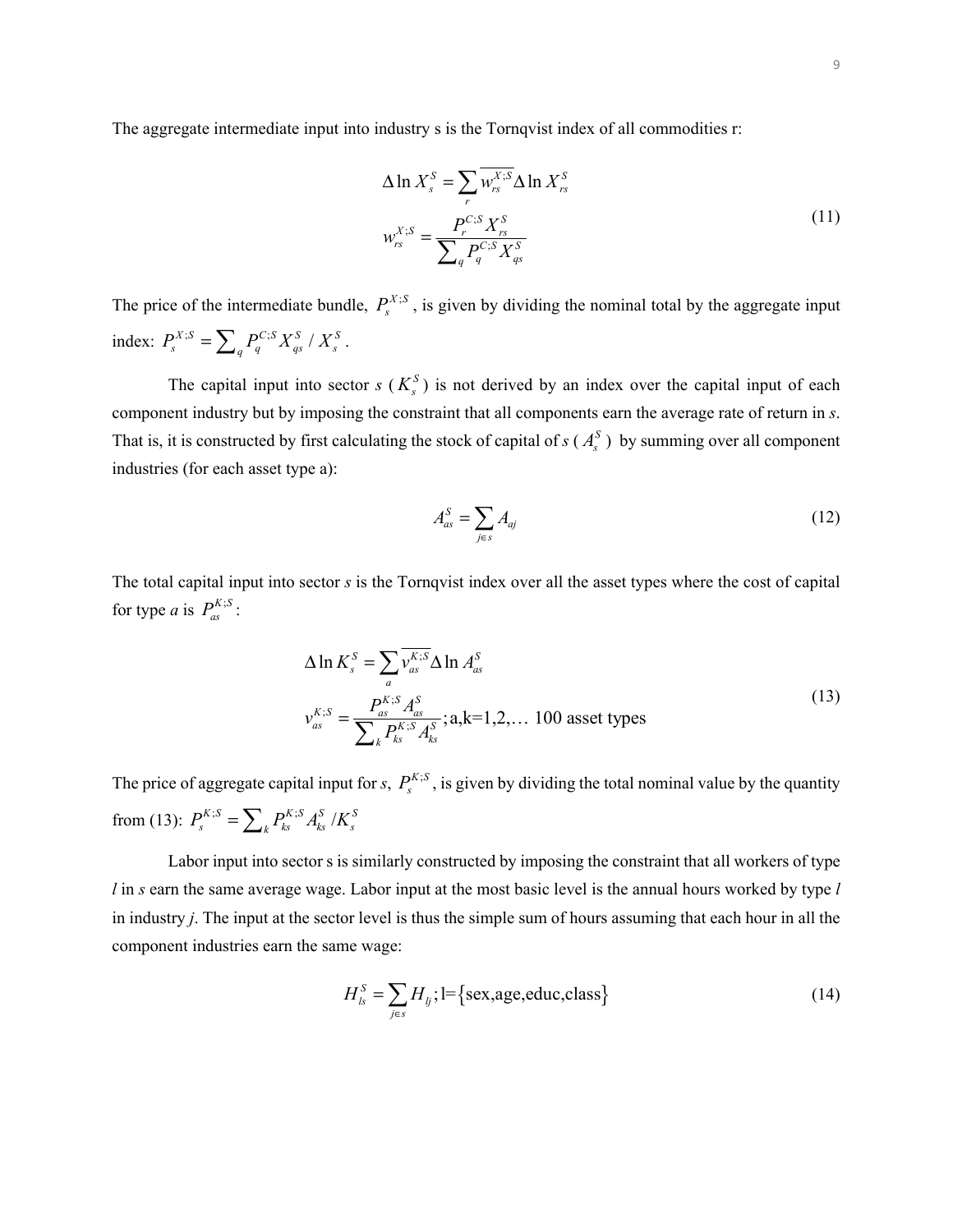Effective labor input is an aggregate over hours worked by all types:

$$
\Delta \ln L_s^S = \sum_l \overline{v_{ls}^{L;S}} \Delta \ln H_s^S
$$
  

$$
v_{ls}^{L;S} = \frac{P_{ls}^{L;S} H_{ls}^S}{\sum_k P_{ks}^{L;S} H_{ks}^S}
$$
 (15)

The price of aggregate labor input for *s*,  $P_s^{L;S}$ , is given by dividing the total nominal value by the quantity (15).

We now have all the pieces to calculate TFP growth at the sector level. Gross output of sector *s* is a Tornqvist index of the inputs and TFP,  $T_s^{PF}$ :

$$
\Delta \ln Q_s^{PF} = \overline{w_{ks}^S} \Delta \ln K_s^S + \overline{w_{ks}^S} \Delta \ln L_s^S + \overline{w_{xs}^S} \Delta \ln K_s^S + \Delta \ln T_s^{PF}
$$
  

$$
w_{ks}^S = \frac{P_s^{K;S} K_s^S}{P_s^{Q;S} Q_s^{PF}}
$$
(16)

The base year units are chosen to satisfy the value equation for output and total nominal cost of inputs at prices normalized to 1:

$$
P_s^{Q,S} Q_s^{PF} = P_s^{K,S} K_s^S + P_s^{L,S} L_s^S + P_s^{X,S} X_s^S
$$
 (17)

The real value added of sector s,  $V_s^{PF}$ , is output less aggregate intermediate input:

$$
\Delta \ln Q_s^{PF} = \overline{w_{\nu_s}^S} \Delta \ln V_s^{PF} + \overline{w_{\nu_s}^S} \Delta \ln X_s^S
$$
  
\n
$$
\overline{w_{\nu_s}^S} \Delta \ln V_s^{PF} = \overline{w_{\nu_s}^S} \Delta \ln K_s^S + \overline{w_{\nu_s}^S} \Delta \ln L_s^S + \Delta \ln T_s^{PF}
$$
  
\n
$$
P_s^{V;S} V_s^{PF} = P_s^{K;S} K_s^S + P_s^{L;S} L_s^S
$$
\n(18)

Given these sector-level accounts, we aggregate to total GDP in a way analogous to the industrylevel approach in (6) and (7), where we now use an AS subscript to denote "aggregate over sectors":

$$
\Delta \ln V_{AS}^{SS} = \sum_{s} \overline{w_s} \Delta \ln V_s^{PF}
$$
\n
$$
\Delta \ln V_{AS}^{SS} = \sum_{s} \overline{w_s} \frac{\overline{w_{Ks}^S}}{\overline{w_{Ks}^S}} \Delta \ln K_s^S + \overline{w_s} \frac{\overline{w_{Ls}^S}}{\overline{w_{Ks}^S}} \Delta \ln L_s^S + \overline{w_s} \frac{1}{\overline{w_{Ks}^S}} \Delta \ln T_s^{PF}
$$
\n(19)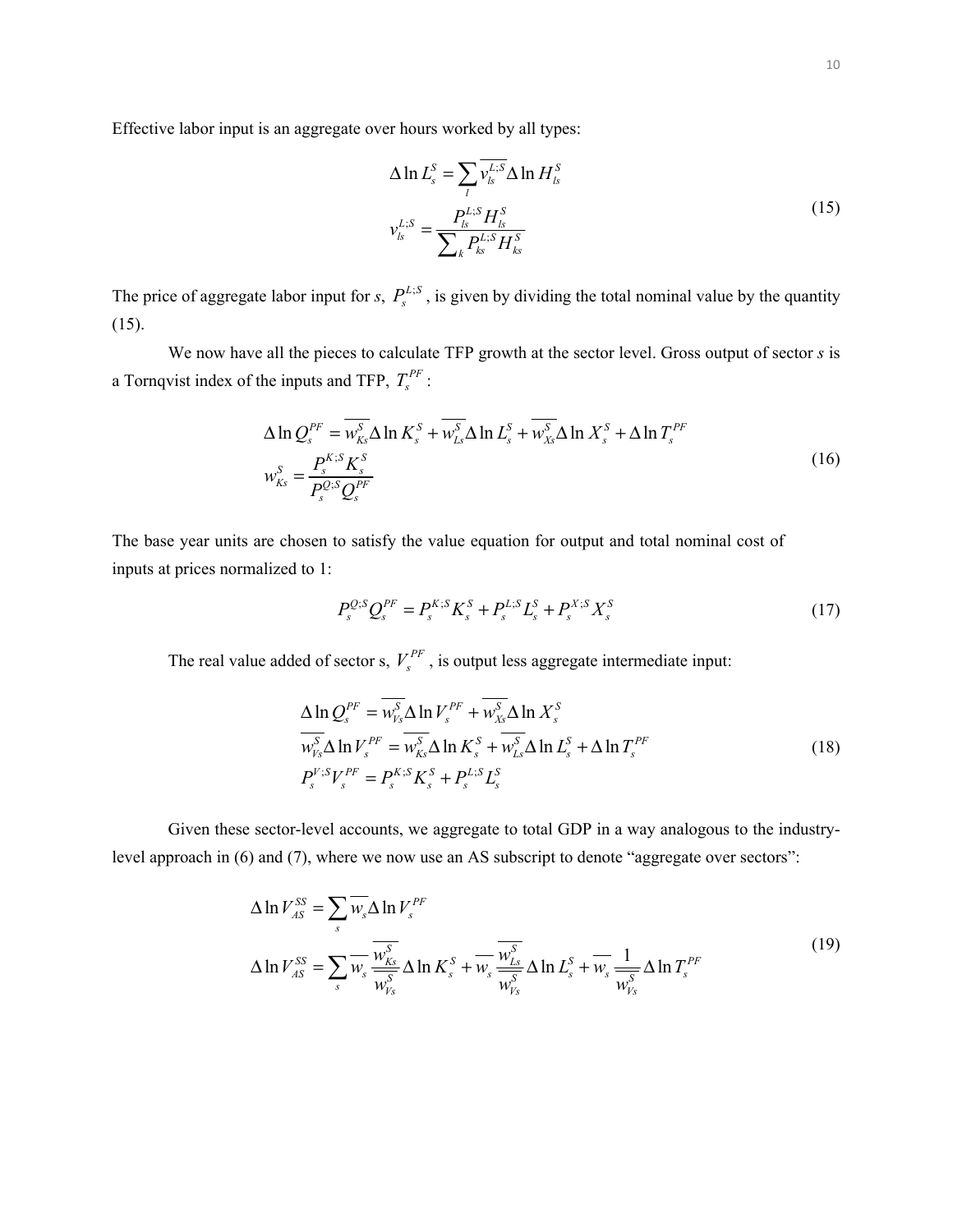By comparing the sources of aggregate growth under the assumption of industry-level production (7) and aggregation to sector-level production (19) where the aggregation function imposes the condition that reallocation has no impacts, we can measure the impact of reallocation on aggregate economic growth. The difference between the two GDPs yields our definition of the reallocation of value added and inputs:

$$
\Delta \ln V_{AI} - \Delta \ln V_{AS}^{SS} \qquad : \text{RealIVA\_AI\_ASS} \\ = \sum_{j} \overline{w}_{j} \frac{\overline{w}_{K,j}}{\overline{w}_{V,j}} \Delta \ln K_{j} - \sum_{s} \overline{w}_{s} \frac{\overline{w}_{Ks}^{S}}{\overline{w}_{Vs}^{S}} \Delta \ln K_{s}^{S} \quad : \text{RealIK\_AI\_ASS} \\ + \sum_{j} \overline{w}_{j} \frac{\overline{w}_{L,j}}{\overline{w}_{V,j}} \Delta \ln L_{j} - \sum_{s} \overline{w}_{s} \frac{\overline{w}_{Ls}^{S}}{\overline{w}_{Vs}^{S}} \Delta \ln L_{s}^{S} \quad : \text{RealIL\_AI\_ASS} \\ + \sum_{j} \overline{w}_{j} \frac{1}{\overline{w}_{V,j}} \Delta \ln T_{j} - \sum_{s} \overline{w}_{s} \frac{1}{\overline{w}_{Vs}^{S}} \Delta \ln T_{s}^{PF} \quad : \text{RealIT\_AI\_ASS} \qquad (20)
$$

We denote the left-hand side,  $\Delta \ln V_{AI} - \Delta \ln V_{ASS}$ , by ReallVA\_AIss to emphasize that it is the reallocation of value added from the difference between the aggregation over industry and aggregation over sectors using the simple sum method. It captures the contribution of reallocation of value added within sectors to aggregate GDP growth. To understand the later decompositions and to provide additional intuition, it is worth focusing on the industry origins of the aggregate value-added reallocation effect.

$$
\Delta \ln V_{AI} - \Delta \ln V_{AS}^{SS} = \sum_{j} \overline{w_{j}} \Delta \ln V_{j} - \sum_{s} \overline{w_{s}} \Delta \ln V_{s}^{PF}
$$
  

$$
= \sum_{s} \sum_{j \in s} \overline{w_{j}} \Delta \ln V_{j} - \sum_{s} \overline{w_{s}} \Delta \ln V_{s}^{PF}
$$
(21)

By examining (21), (18), and (5) we can see that the origins of the aggregate value-added reallocation effect involves the growth of output at the industry versus the sector level, as well as the growth of intermediate input (which depends both on structure of the use table and the assumptions used to assemble the commodity prices used to deflate the intermediate inputs). Under industry aggregation, output and intermediate inputs are "flexibly" aggregated; that is, under this structure, both outputs and intermediate inputs have moved to the most productive industry. With the sector specification, moving outputs and intermediate inputs across industries within sectors does not impact aggregate VA growth by assumption. Therefore, the difference between industry-based and sector-based aggregation captures the impact of reallocation on aggregate GDP growth.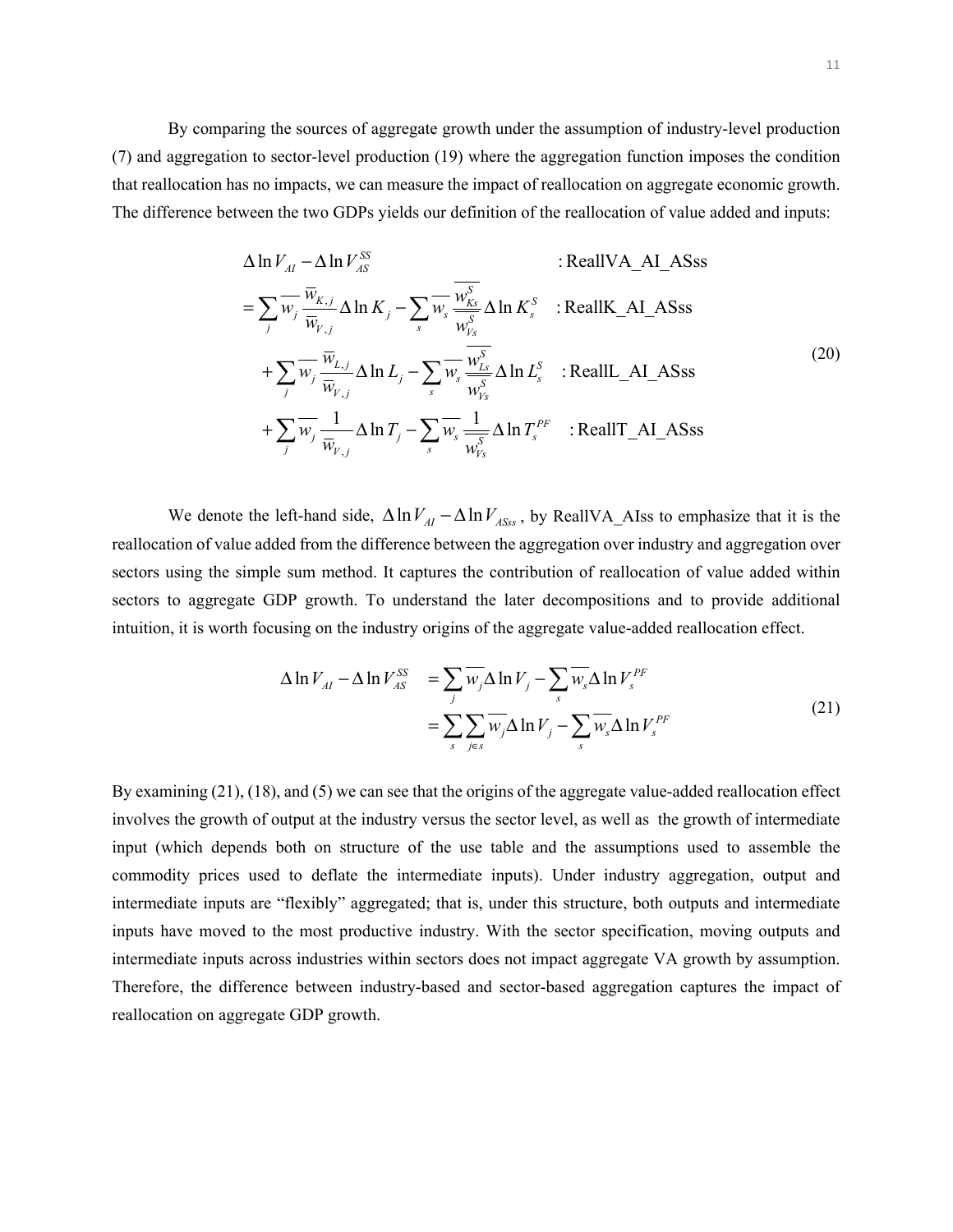An advantage of our approach is that it allows us to decompose aggregate reallocation to *reallocations of capital and labor.*  $\sum \overline{w}_j \frac{\overline{w}_{K,j}}{\overline{w}} \Delta \ln K_j$  is the aggregate contribution of capital input to GDP  $\overline{w}_{V,j}$ <sup>*w*</sup> $\overline{w}_{V,j}$ 

growth under industry aggregation while  $\sum \overline{w}_s \frac{\overline{w}_{K,s}}{\overline{w}} \Delta \ln K_s^s$  is the corresponding contribution under the  $\overline{\mathbf{w}}_s$ <sup>*s*</sup>  $\overline{\mathbf{w}}_{V,s}$ 

assumption that reallocating an input within a sector has no impact on sector-level production; thus, the difference between the two (ReallK\_AI\_ASss) represents the contribution of reallocation to the aggregate contribution of capital input. The same interpretation holds for the labor input terms.

The interpretation of the TFP terms is a bit different.  $\sum_j \overline{w}_j \frac{1}{\overline{w}_{V,j}} \Delta \ln T_j$  is the sum of the

contributions of each industry's TFP to aggregate TFP growth. In our specifications, this is considered true aggregate TFP growth.  $\sum \overline{w_s} \frac{1}{\overline{w}} \Delta \ln T_s^{PF}$  is the contribution of each sector to aggregate TFP growth  $\overline{\mathbf{w}}_s$   $\overline{\mathbf{w}}_{V,s}$ 

under the (wrong) assumption that outputs and inputs are homogenous within each sector. Thus, the difference between the two represents the impact of mismeasuring sector-level TFP instead of true TFP on aggregate TFP and GDP growth. Note that the difference between these two terms (ReallT\_AI\_ASss) reflects the difference between the value-added reallocation and capital and labor input reallocations. Furthermore, the value-added reallocation reflects industry gross output reallocations and industry intermediate input reallocations. Thus, the TFP reallocation effect can be interpreted as value-added reallocation that is unaccounted for by the reallocation of capital and labor input reallocations. The intuition for this is output and intermediate inputs moved to industries where they are relatively more productive without a corresponding shift in capital and labor services.

In the figures below, ReallK AI ASss is the contribution of the reallocation of capital, ReallL\_AI\_ASss is for the reallocation of labor and ReallT\_AI\_ASss is the "unaccounted for output reallocation." Finally, note that by summing over each j within each sector s, we can determine the sectorlevel contributions of each reallocation term.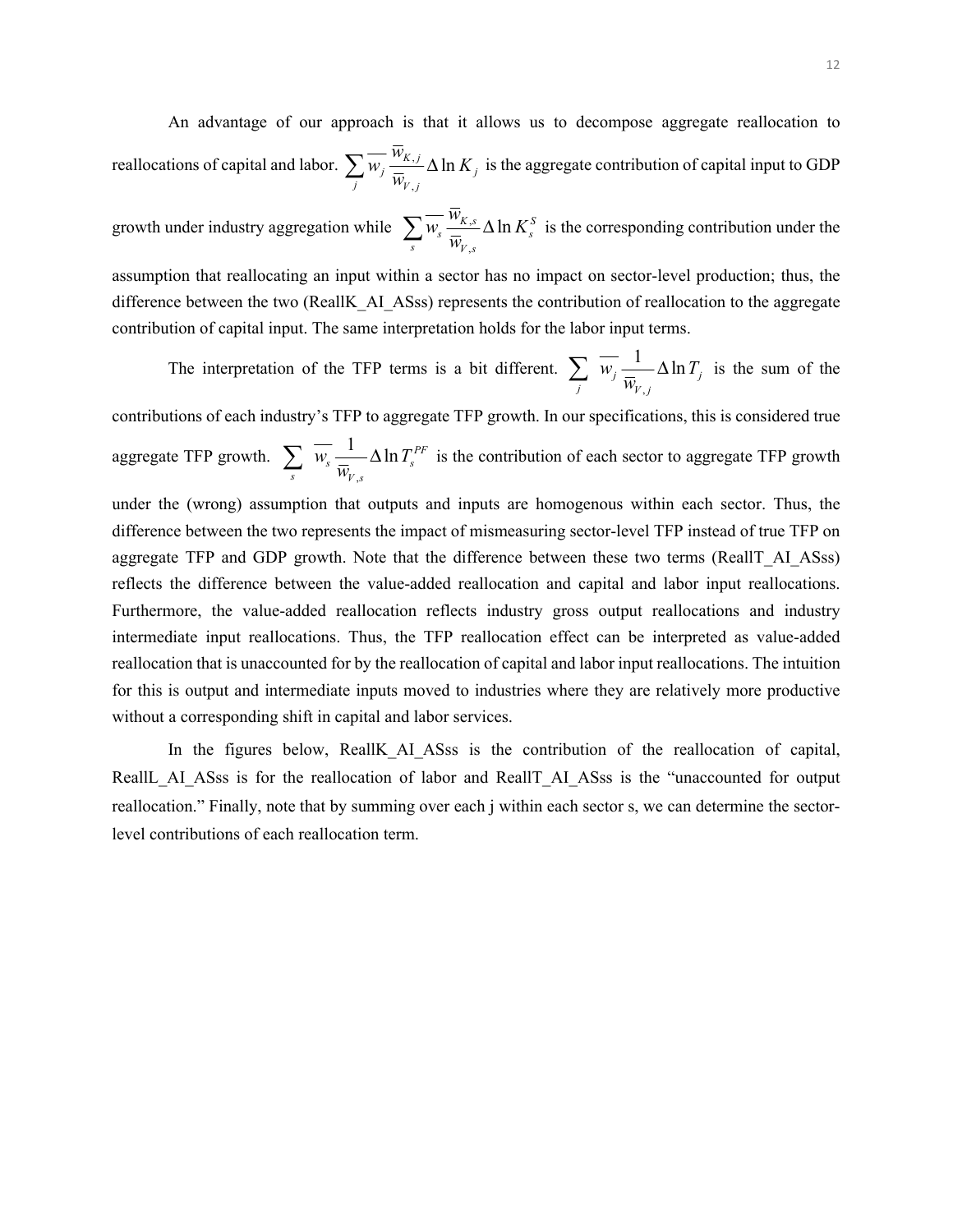

#### **II.2.2 Results of industry versus sector aggregation**

We plot the three reallocation terms on the right-hand side of (20) in the bar graphs in figure 1, the first bar for the entire period 1987–2018 and the next three bars for the subperiods 1987–1995, 1995–2000, 2000–2007, and 2007–2018. These subperiods correspond to the "long slump," "investment boom," "jobless recovery," and "great recession and recovery" periods in Jorgenson, Ho and Samuels (2019). Each bar consists of the three components—the contributions of reallocation of capital, labor, and "unaccounted for output reallocation" to GDP growth. Figure 1 shows that reallocations within sectors accounted for a significant share of aggregate GDP growth over the 1987–2018 period (0.15 percentage points out of total GDP growth of 2.39 percent per year) and over the subperiods considered. Over the whole period, the contribution of capital and labor reallocations were minor; thus, shifts in output across industries within sectors that were unaccompanied by corresponding shifts in capital and labor accounted for the majority of the total reallocation impacts. An alternative interpretation of this "unaccounted" impact is the impact of mismeasured TFP using sector data that subsumes the underlying industries. That is, using sector-only data would lead to an overestimate of the contribution of TFP to aggregate GDP growth of about 0.20 percentage points per year over the 1987–2018 period.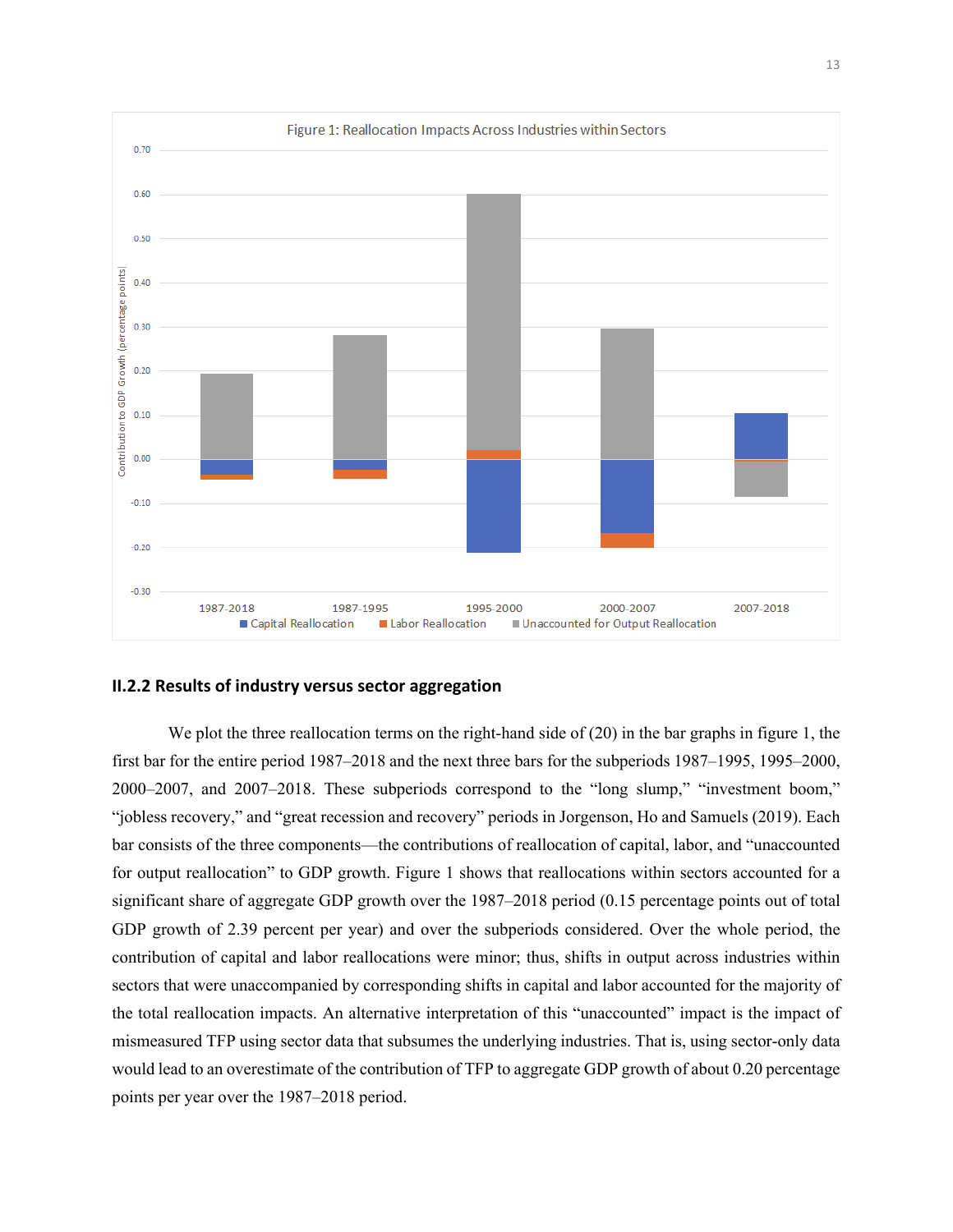

The results show that the pattern of reallocation changed across subperiods. The 1987–1995 subperiod looked like the period as a whole. During the information technology investment boom of 1995– 2000 there was a very large contribution of reallocation to GDP growth (0.39 percentage points out of 4.15 percent per year) and the contribution of capital reallocations was negative over this period. That signifies that as output was moving toward relatively more productive industries within sectors, capital input moved towards relatively less productive sectors. During the 2000–2007 period, both capital and labor reallocations were negative (though the labor reallocation was relatively small), so the net impact of reallocation over this period was relatively small. Finally, during the Great Recession and recovery period, the net reallocation was approximately zero, while the contribution of capital reallocation was slightly positive, the output reallocation unaccounted by input movement was negative during this period in contrast to the other periods in the sample. This indicates that during 2007–2018, output within sectors was actually moving toward relatively unproductive industries.

Next, we plot the sector-specific terms on the right-hand side of (20); that is, we compute the capital *w S* reallocation contribution for sector s as  $\sum \overline{w_j} \frac{\overline{w}_{K,j}}{\overline{w}} \Delta \ln K_j - \overline{w_s} \frac{w_{Ks}^S}{\overline{w_s^S}} \Delta \ln K_s^S$ , and similarly for the labor  $\sum_{j \in s} W_j \overline{W}_{V,j}$   $\overline{W}_{V,j}$   $\cdots$   $\sum_{j \in S} W_{Vs}$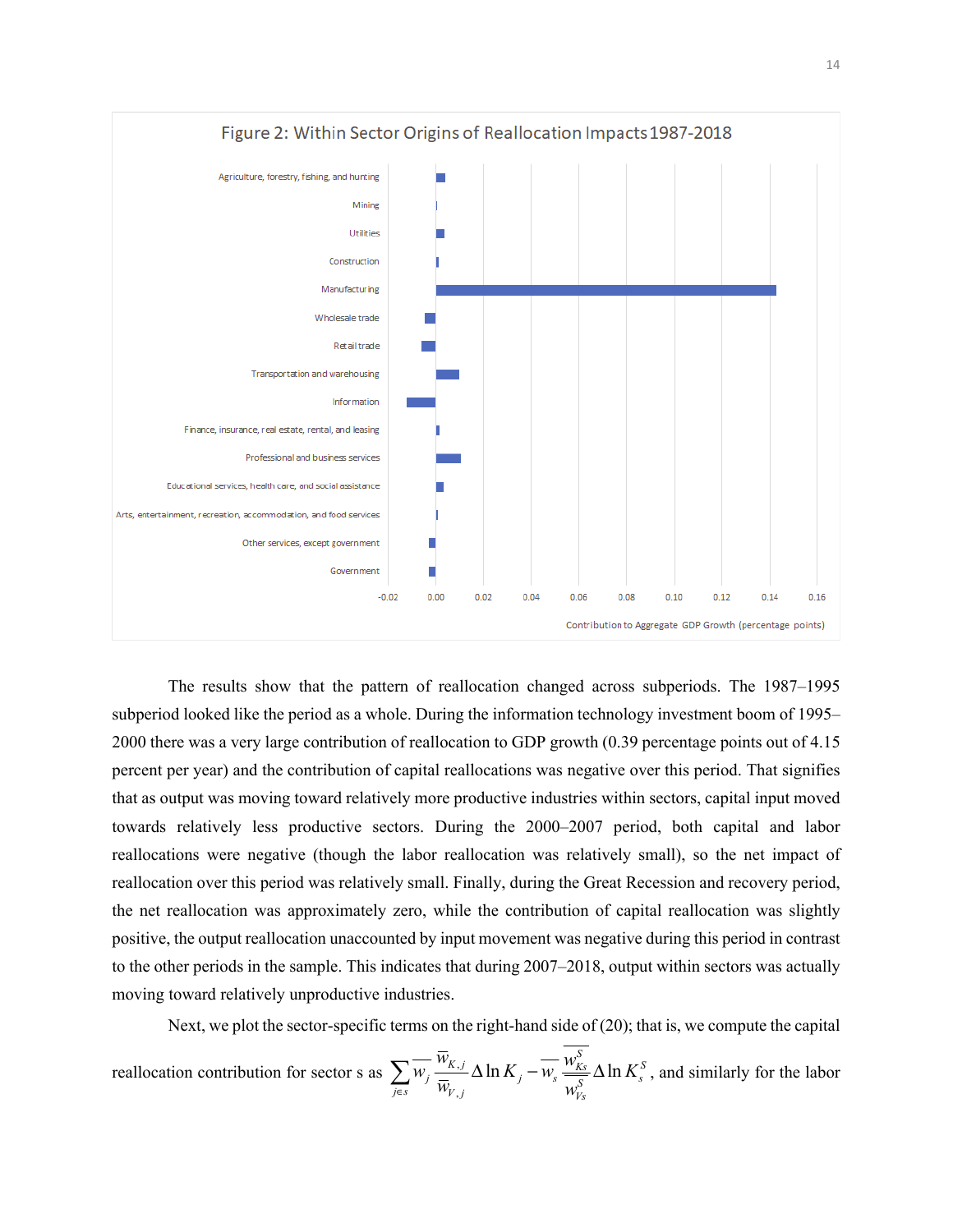and TFP reallocations. Figure 2 shows the sum of the capital, labor, and unaccounted output/TFP mismeasurement contributions for each of the 15 sectors. This gives the sector origins of the reallocation impacts for the period as a whole (for the total output reallocation effect, equal to the sum of the contributions of the capital, labor, and unaccounted for output effect). This decomposition shows that the preponderance of the economy-total output reallocation effect manifested from the manufacturing sector, likely reflecting the impact of the changes in computer and electronic products industry within manufacturing.

#### **II.3 Sector aggregates and reallocation across sectors**

In this section, we assess the impact of reallocations across sectors on GDP growth (for example, from manufacturing to services or from farm to manufacturing). The starting point is the sector accounts described in section II.2. The point of comparison is a production technology where aggregate reallocation effects across sectors is constrained to be zero. That production technology corresponds to the aggregate production function of Solow (1957). Under this specification, substituting output or inputs across industries or sectors has no impact on aggregate GDP by construction. The strong assumptions of the aggregate production function requires that prices for inputs are the same across all industries and outputs are perfectly substitutable. This implies that (starting from sectors) the aggregate value-added quantity index is defined as:

$$
V_s^{APF} = \sum_s V_s \tag{22}
$$

where the APF superscript denotes aggregate production function, as opposed to the PPF in equation (19).

This states that aggregate GDP(APF) is defined simply as the sum of the quantity indexes of value added for each sector (under the restriction that the price of value added for each industry is the same). To reiterate, this amounts to imposing no GDP impact from reallocating output across sectors. The difference between the GDP given in (19) by a Tornqvist aggregation over "simple sum" sector value added, and the GDP(APF) given in (22) as a linear sum of sector value added yields the value added reallocation terms  $\Delta \ln V_{AS}^{SS} - \Delta \ln V_{s}^{APF}$ . To illuminate the sector origins of this aggregate reallocation effect, we use an approximation to compare the sources of growth under sector aggregation to the sources of growth under the assumptions of the aggregate production function. These reallocation effects are defined by the following equation: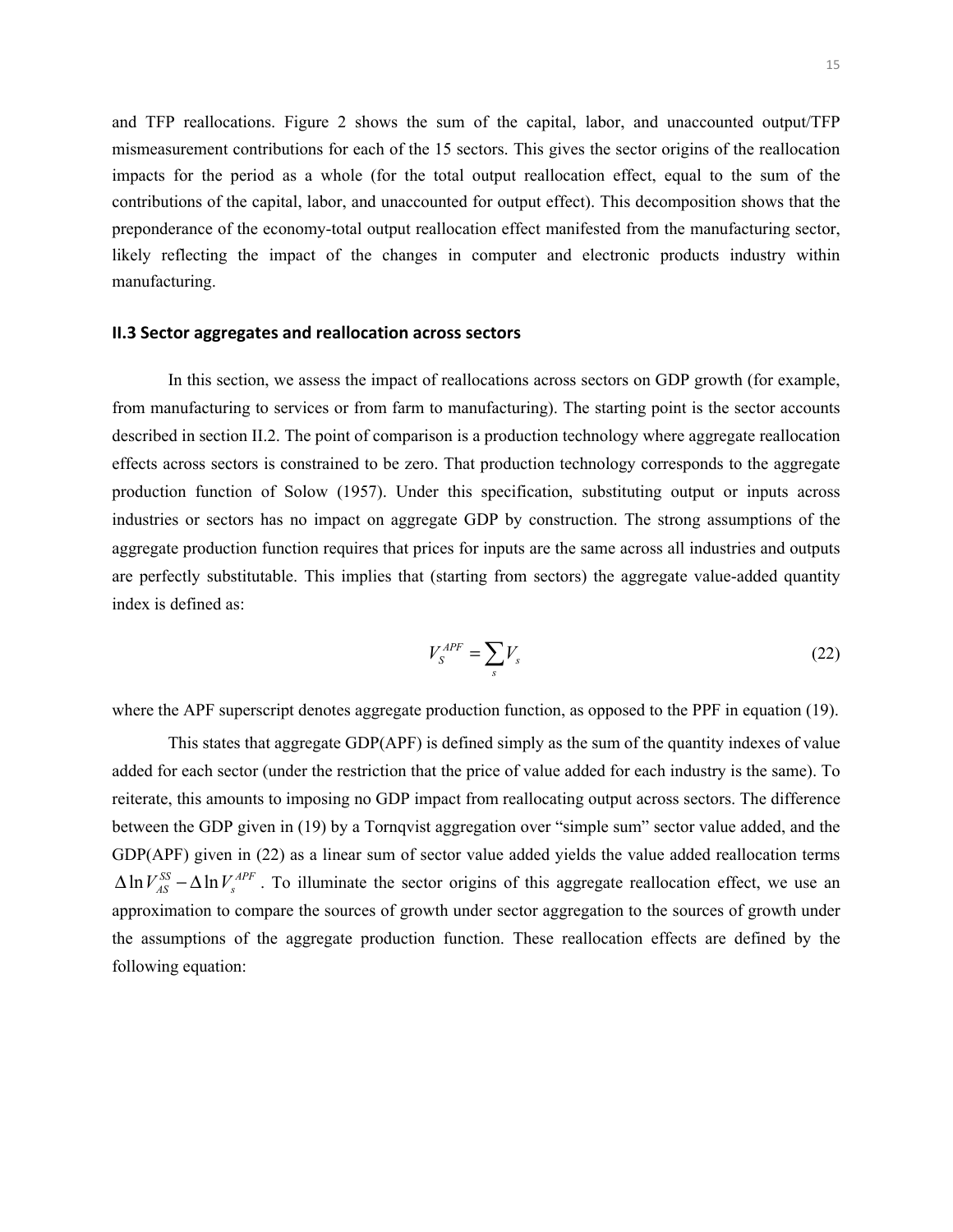$$
\Delta \ln V_{AS}^{SS} - \Delta \ln V_{s}^{APF} =
$$
\n
$$
\left(\sum_{s} \overline{w}_{s} \frac{\overline{w}_{K,s}}{\overline{w}_{V,s}} \Delta \ln K_{s} - \overline{w}_{KAPF} \Delta \ln K_{APF}\right) + \left(\sum_{s} \overline{w}_{s} \frac{\overline{w}_{L,s}}{\overline{w}_{V,s}} \Delta \ln L_{s} - \overline{w}_{LAPF} \Delta \ln L_{APF}\right) \tag{23}
$$
\n
$$
+ \sum_{i} \overline{w}_{s} \frac{1}{\overline{w}_{V,s}} \Delta \ln T_{s}^{PF} - \Delta \ln T_{s}^{APF}
$$

We approximate this at the sector level by redefining value added, capital, and labor at the sector level by imposing the implicit price indexes from the aggregate production function at the sector level. We label these terms:  $V_s^{APF}$ ,  $K_{APF}$ , and  $L_{APF}$ , which represent the quantity indexes at the sector level computed using the aggregate prices. We use these quantities to construct the aggregate sources of growth, yielding the following decomposition of reallocations:<sup>4</sup>

$$
\Delta \ln V_{AS}^{SS} - \Delta \ln V_{s}^{APF} =
$$
\n
$$
\sum_{s} \overline{w_{s}} \Delta \ln V_{s}^{PF} - \sum_{s} \overline{w_{s}} \Delta \ln V_{s}^{APF}
$$
\n: REALVA\_Assa\_APFSS\n
$$
= \sum_{s} \overline{w_{s}} \frac{\overline{w}_{K,s}}{\overline{w}_{V,s}} \Delta \ln K_{s} - \sum_{s} \overline{w_{i}} \frac{\overline{w}_{K,s}}{\overline{w}_{V,s}} \Delta \ln K_{s}^{APF} : REALKA\_Assa_APFSS
$$
\n
$$
+ \sum_{s} \overline{w_{s}} \frac{\overline{w}_{L,s}}{\overline{w}_{V,s}} \Delta \ln L_{s} - \sum_{s} \overline{w_{s}} \frac{\overline{w}_{L,s}}{\overline{w}_{V,s}} \Delta \ln L_{s}^{APF} : REALLASSs_APFSS
$$
\n
$$
+ \sum_{i} \overline{w_{s}} \frac{1}{\overline{w_{V,s}}} \Delta \ln T_{s}^{PF} - \sum_{s} \overline{w_{s}} \frac{1}{\overline{w_{V,s}}} \Delta \ln T_{s}^{APF} : REALTASSs_APFSS
$$
\n(24)

This decomposition gives us the contributions of reallocations across sectors by comparing the sources of growth allowing for sector reallocation effects (from the previous section) to the aggregate production function that rules out sector reallocation effects.

<sup>&</sup>lt;sup>4</sup> We approximate the growth of  $V_s^{APF}$  as  $\Delta \ln V_s^{APF} = \Delta \ln \sum_s V_s \approx \sum_s \overline{w}_s \Delta \ln V_s^{APF}$  where  $V_s^{APF} = P_s^V V_s / P_V^{APF}$  is the "aggregate production function" value added of sector s defined as the nominal value added of s divided by a common, aggregate, price of value added ( $P_V^{APF}$ ). That is,

 $\Delta \ln(x + y) \approx$  tornqvist(x + y) when the common price is imposed.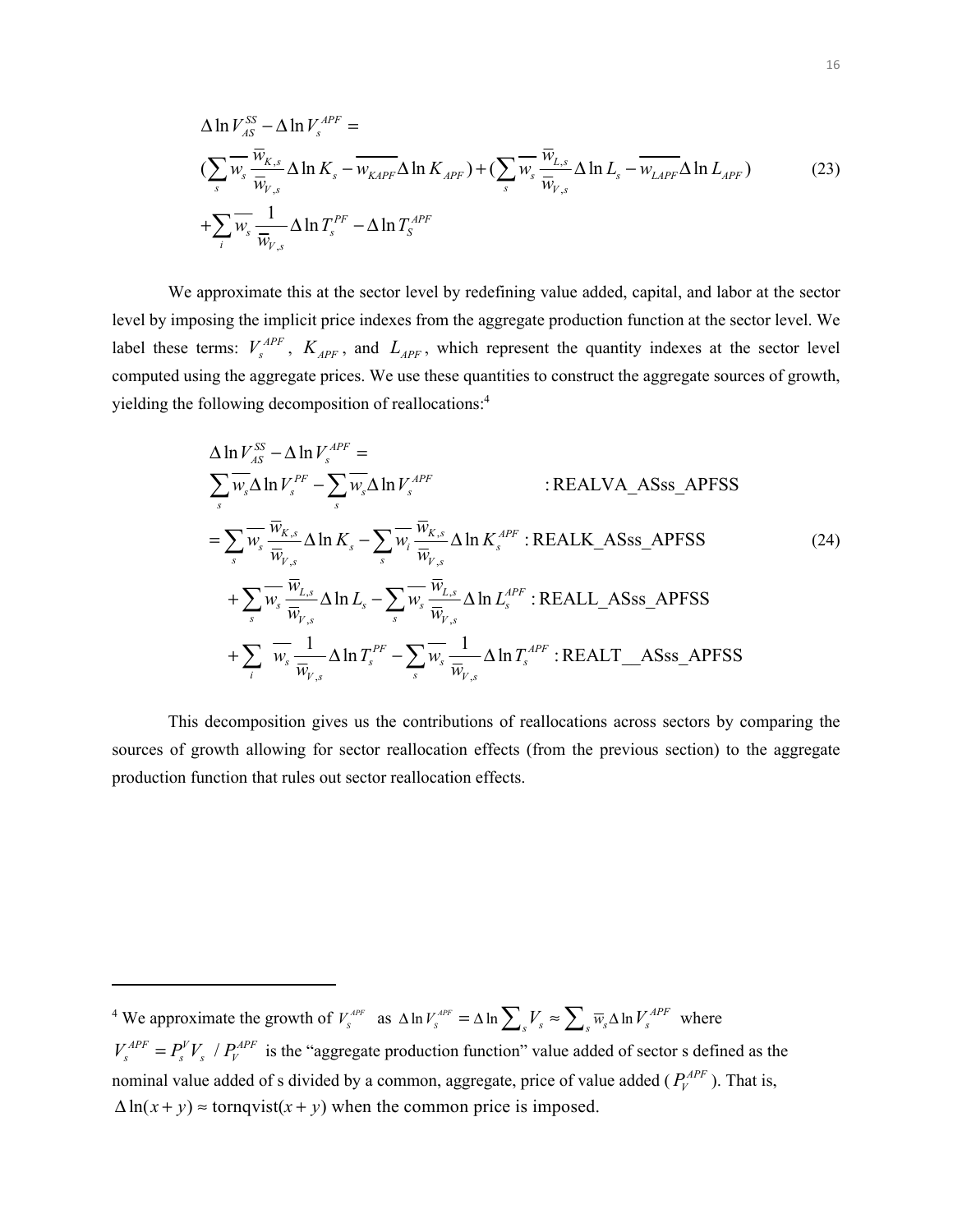

#### **Results**

We plot the three terms on the right-hand side of (24) in figure 3—capital reallocation contribution, labor reallocation, and "unaccounted for" reallocation—for the whole 1987–2018 period and for the three subperiods. This shows that the magnitude of reallocation impacts of resources moving across sectors was somewhat smaller than the impacts of resources moving within sectors shown in figure 1 and the pattern is a bit different as well. Over the 1987–2018 period, resources moving across sectors accounted for 0.09 percentage points out of total GDP growth of 2.39 percent per year (0.06 for K, –0.05 for L and 0.08 unaccounted). In contrast to the reallocation impacts within sectors, input reallocation played a more prominent role across sectors. In particular, in each of the 1987–1995, 1995–2000, and 2000–2007 subperiods, capital reallocations made a significant positive contribution to aggregate GDP growth. In figure 1, capital reallocations were only substantial for the post 1995 period. Across sectors, labor reallocations were negative for each of the subperiods. Again, this indicates that labor moving to relatively unproductive sectors dampened GDP growth over the period.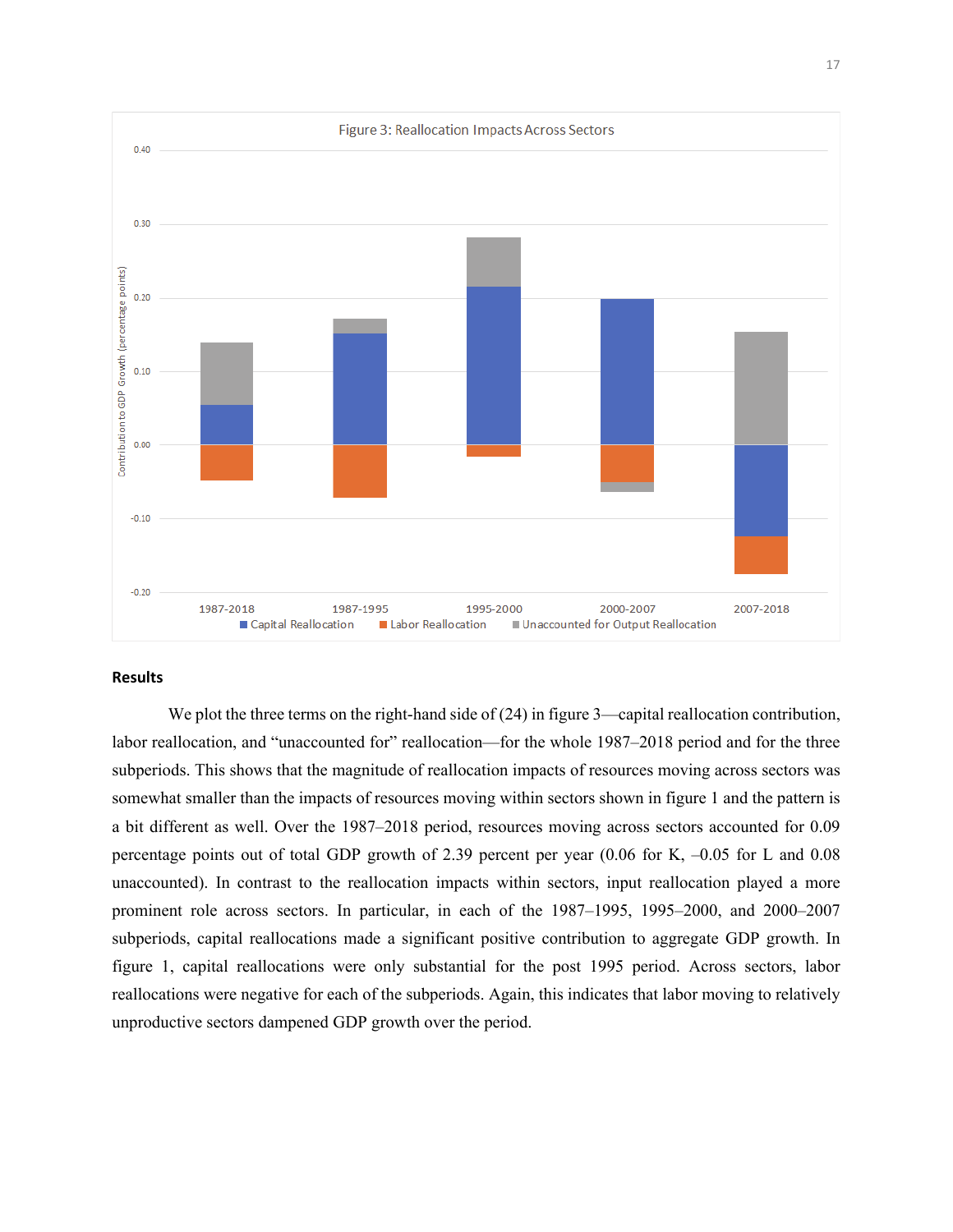

As in figure 2, we give the contributions for each sector and plot the results in figure 4. This shows that the sector origins of the across-sector reallocation effects were dispersed across the 15 sectors (unlike the within-sector effects presented in figure 2). Resource movements involving the manufacturing, wholesale, retail, and information sectors contributed a significant boost to aggregate GDP growth while resource movements involving construction; education, health care, and social assistance; and government dampened the aggregate reallocation impact. These movements may be into or out of these sectors; that is, the positive impact attributed to Information may reflect outputs and inputs moving *into* a relatively more productive information sector or *out of* a relatively unproductive information sector to relatively more productive sectors.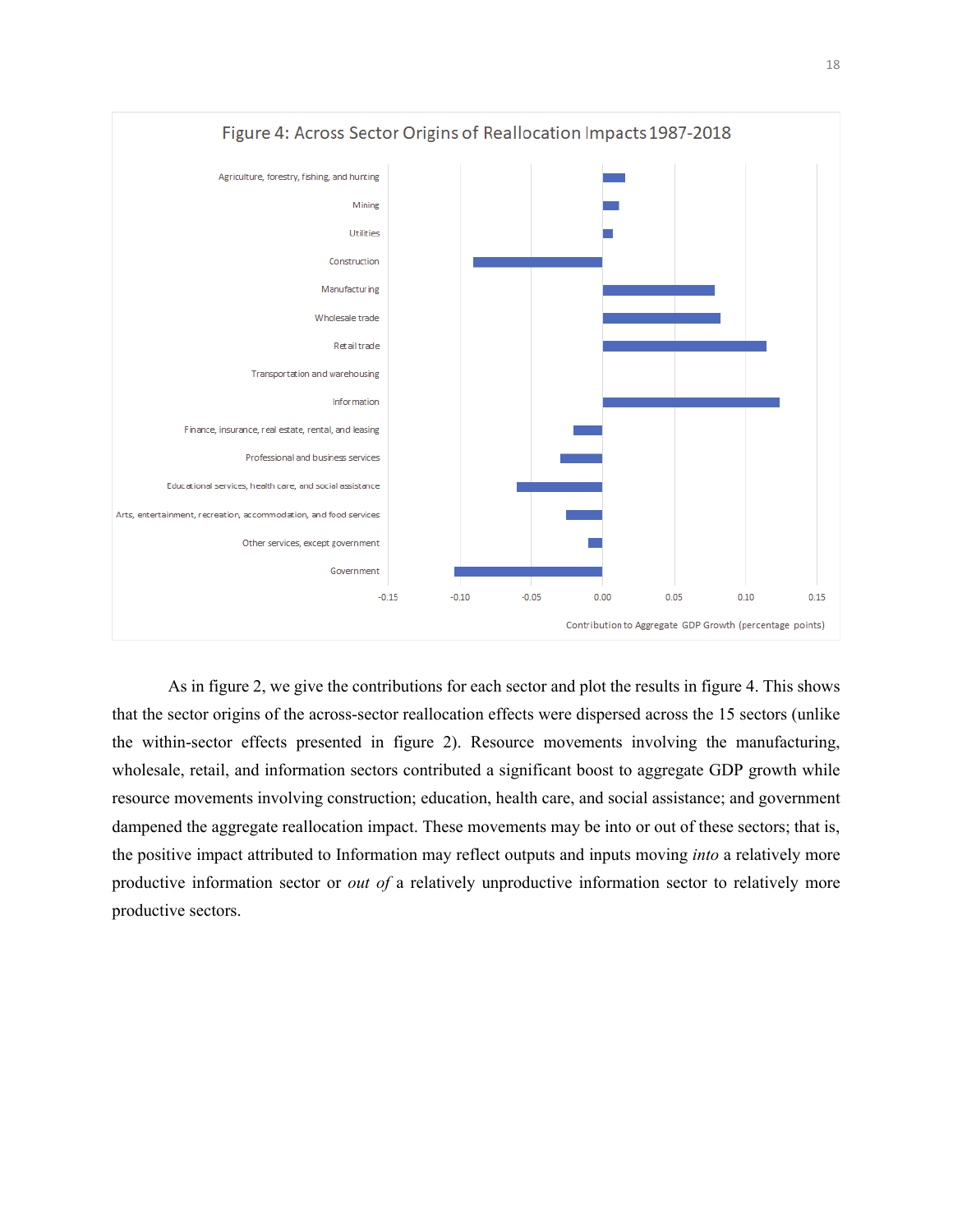#### **II.4 Aggregate production and intermediate input reallocations**

We are now ready to discuss the final piece that goes into aggregate GDP given our tier structure of industries and sectors. We started from the least restrictive aggregation method, a Tornqvist index over industry value added giving  $V_{AI}$ , in equation (7). This allowed each industry to have its own price of value added (and prices of capital, labor, and intermediate inputs). The first restrictions we placed were on the industries within a given sector; we assumed that all  $j \in S$  pay the same price for inputs, and the outputs are perfectly substitutable where we write  $Q_s$  as a simple sum of component gross output. This gives us the GDP defined as  $V_{AS}^{SS}$  in equation (19). The difference between these two GDPs gives us the reallocations in (20).

The next level of restrictions is on the different sectors to capture the reallocations across sectors. We required all sectors to have the same price of value added, giving GDP as  $V_s^{APF}$  in equation (22); this is interpreted as GDP given by an aggregate production function (APF) over aggregate capital and aggregate labor, equivalent to a linear sum of real industry value added. The difference between  $V_{AS}^{SS}$  and  $V_{S}^{APF}$  gives us the second set of reallocations in equation (24).

The final component of the reallocation decomposition that we consider is a bit more technical in nature but it is necessary to present a complete accounting of aggregate GDP growth with underlying sectors and industries. This last set of restrictions are due to a consideration of the two ways one can define GDP as a linear sum of value added within our system of tiers and industries. In equation (22) we defined GDP as a linear sum of sector value added requiring them to have a common price,  $P_s^V = P_t^{APF}$ . However, one could also define GDP as a linear sum of industry value added that we argue would be *even more* restrictive. These two definitions are not identical, that is,

$$
V_I^{APF} = \sum_j V_j \neq V_S^{APF} = \sum_S V_S^{PF}
$$
\n
$$
(25)
$$

These are not equal because real value added at the industry and sector levels  $(V_j$  and  $V_s^{PF}$  ) are both defined by double deflation (equations (5) and (18)).

From equation (8) we see that aggregate real output of a sector equals a simple sum of real output in each component industry. But real intermediate input at the sector level  $(X_s)$  does not equal the summation of *Xj* across industries because each industry within a sector has a different production structure and thus has different weights for each commodity used as intermediate input. Basically, the industry-based aggregation (compared to sector aggregations) allows for more intermediate input reallocations while constraining output reallocations to be zero. Thus, we order  $V_I^{APF}$  to be more restrictive than  $V_S^{APF}$  and interpret the difference between the two as reallocation of intermediate inputs across industries within sectors. Note that capital and labor reallocations between these two methods are zero because the contributions of capital and labor to GDP growth under both versions of the APF are the same.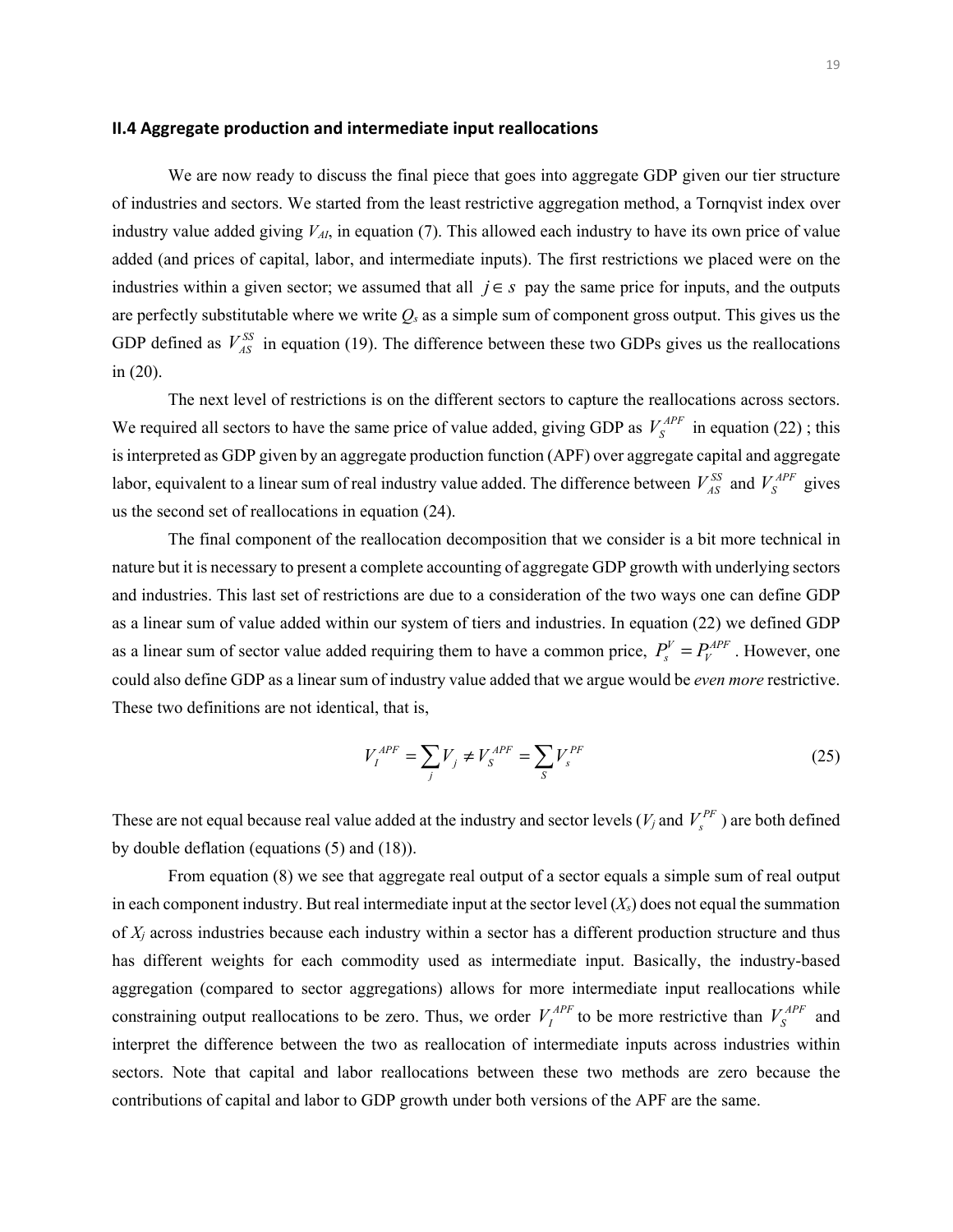

We compute the difference of these two GDPs to capture this last reallocation effect:

$$
\Delta \ln V_s^{APF} - \Delta \ln V_i^{APF}
$$
\n
$$
\approx \sum_{s} \overline{w_s} \Delta \ln V_s^{APF} - \sum_{i} \overline{w_i} \Delta \ln V_i^{APF} \qquad : \text{REALVA\_APFSS\_APF}
$$
\n
$$
= \sum_{s} \overline{w_s} \frac{\overline{w}_{K,s}}{\overline{w}_{V,s}} \Delta \ln K_s^{APF} - \sum_{i} \overline{w_i} \frac{\overline{w}_{K,i}}{\overline{w}_{V,i}} \Delta \ln K_i^{APF} (= 0) : \text{REALK\_APFSS\_APF}
$$
\n
$$
+ \sum_{s} \overline{w_s} \frac{\overline{w}_{L,s}}{\overline{w}_{V,s}} \Delta \ln L_s^{APF} - \sum_{i} \overline{w_i} \frac{\overline{w}_{L,s}}{\overline{w}_{V,s}} \Delta \ln L_i^{APF} (= 0) : \text{REALL\_APFSS\_APF}
$$
\n
$$
+ \sum_{s} \overline{w_s} \frac{1}{\overline{w}_{V,s}} \Delta \ln T_s^{APF} - \sum_{i} \overline{w_i} \frac{1}{\overline{w}_{V,i}} \Delta \ln T_i^{APF} : \text{REALT\_APFSS\_APF}
$$
\n(26)

#### **Results**

The three components of equation (26) are graphed in figure 5 and show that the reallocation effects from intermediate inputs moving within sectors were relatively small, only 0.06 for the period as a whole. The effects, however, were larger for the early part of the sample, 1987–2000, but negligible post-2000.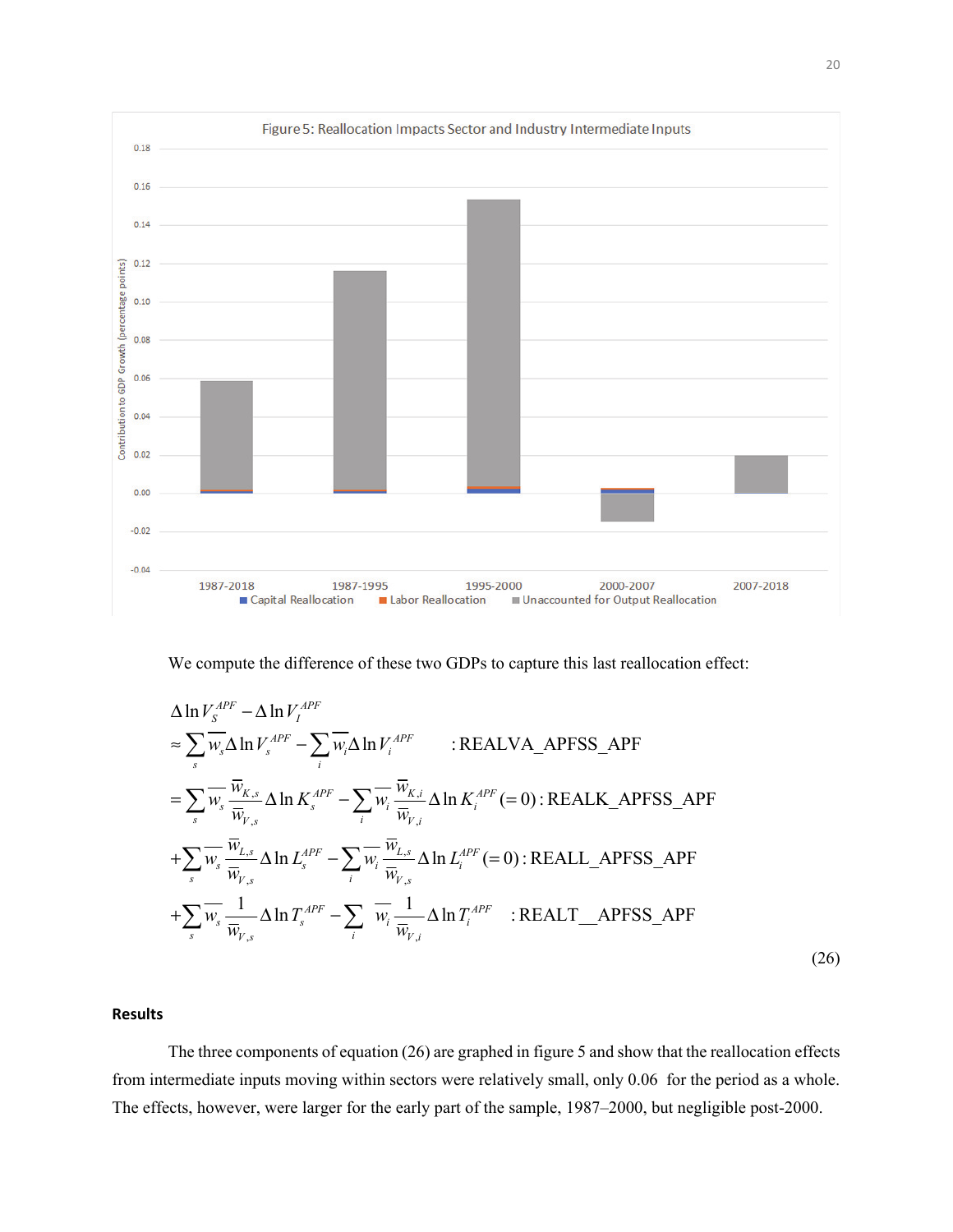

Again, the economic interpretation of this reallocation effect is that it captures intermediate inputs moving to industries where they are more productive, holding output reallocation across sectors to be zero. To take a specific example, suppose within the manufacturing sector there were only two industries, computers and paper, and intermediate inputs used in the computers sector were relatively more productive.  $\Delta \ln V_s^{APF}$ constrains reallocations across the impact of intermediate inputs used by the computer and paper industries to be zero.  $\Delta \ln V_I^{APF}$ , on the other hand, embeds the larger contributions of the relatively more productive intermediate in the computers industry. But intermediates are a subtraction from value-added growth, thus VA growth in this case would be slower in the version of the manufacturing sector that is measured using the industry specific intermediates,  $\Delta \ln V_I^{APF}$ . Thus, the difference between the two measures captures intermediate inputs moving within the manufacturing sector that *ceteris paribus* subtract from GDP growth. Hence, the  $\Delta \ln V_s^{APF}$  specification is less restrictive than the  $\Delta \ln V_I^{APF}$  model because it allows aggregate VA to be produced without compensating the industry specific intermediates at their marginal productivities. A positive intermediate input reallocation with this ordering indicates intermediate inputs moving to more productive industries within a sector.

Figure 6 gives the reallocations by sector and shows that these intermediate input reallocation effects were positive for all sectors and concentrated within manufacturing; finance, insurance, and real estate; and government.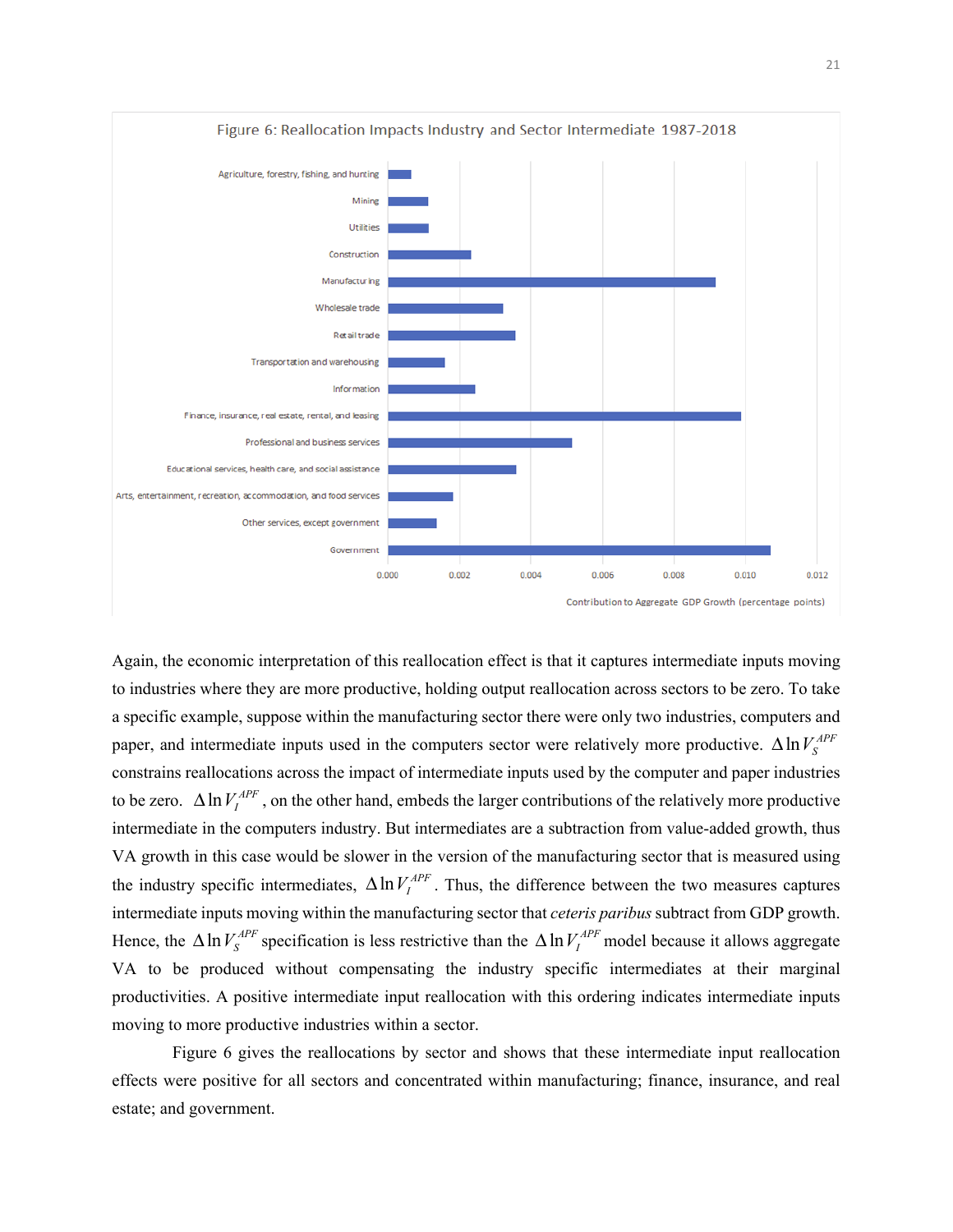

#### **II.5 Total reallocation effects from sectors to industries**

 In this section we present evidence on the aggregate impact of reallocation effects by comparing the aggregation model that embeds all industry reallocations with the model that is most limiting in terms of the impact of reallocation on aggregate GDP. This corresponds to comparing the sources of growth under the industry model to the sources of growth under the industry version of the APF and amounts to summing up the within-industry, across-sector, and intermediate input effects already discussed. That is, compare  $(\Delta \ln V_{AF} - \Delta \ln V_{AFF})$  by as the sum of the three components that we noted in the sections above:

$$
(\Delta \ln V_{AI} - \Delta \ln V_{APF}) = (\Delta \ln V_{AI} - \Delta \ln V_{ASS}) + (\Delta \ln V_{ASS} - \Delta \ln V_{APFSS}) + (\Delta \ln V_{APFSS} - \Delta \ln V_{APF})
$$
 (27)

Figure 7 shows that total reallocation accounted for a significant share of aggregate GDP growth over the period 1987–2018 (0.30 percentage point out of 2.39 percent per year). Capital and labor reallocation of all three components accounted for only a small portion of this; thus, the majority of this is explained by output and intermediate input moving to relative more productive sectors. Figure 8 shows that the positive effects were led by the manufacturing, trade, and information sectors. Resources moving to the production of construction; education, health care, and social services; and the government sectors over this time had a significant dampening effect on GDP growth in comparison.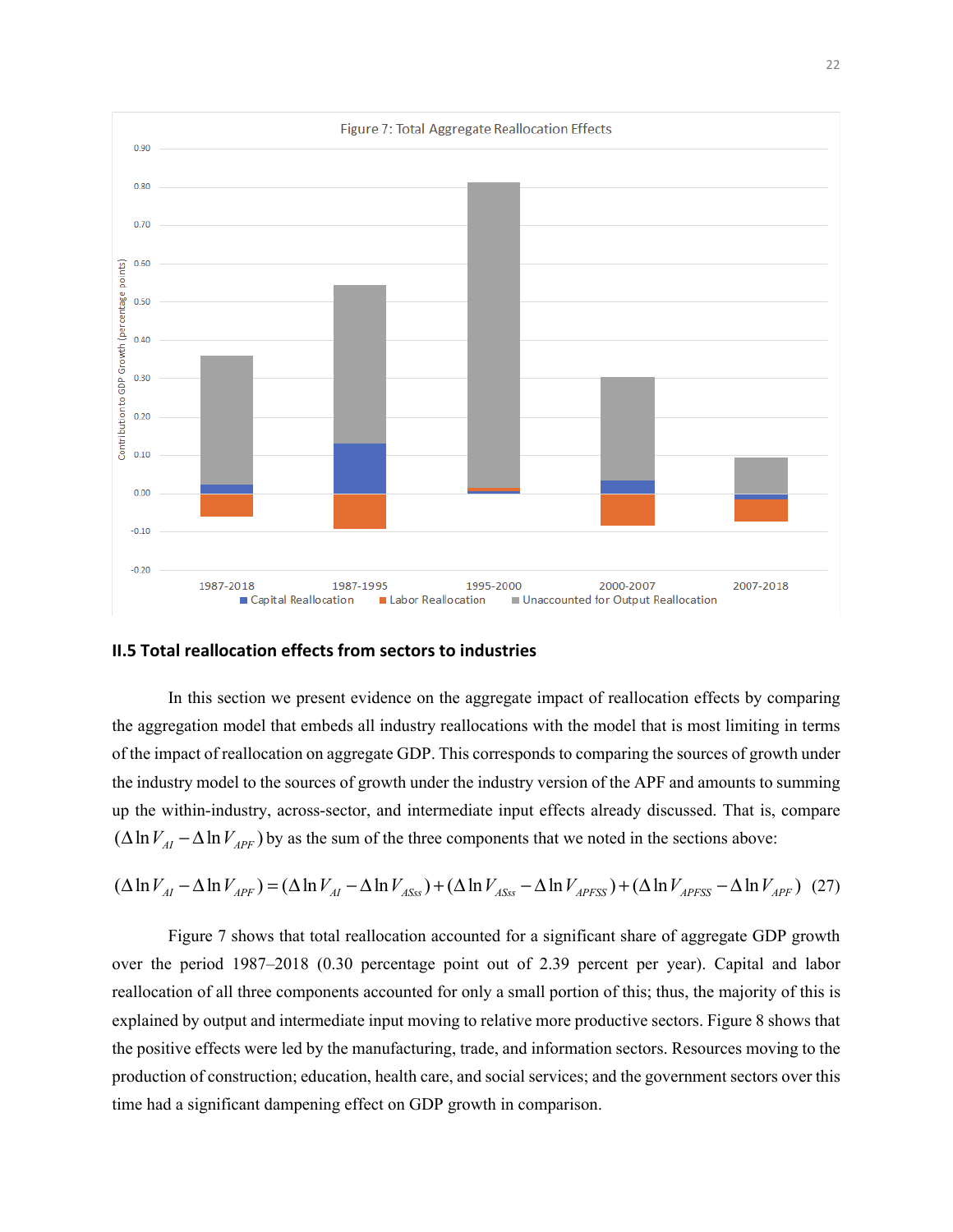

### **III. Consistent Tiered Accounts**

BEA and BLS jointly publish a set of industry accounts covering 63 industries—the Integrated Industry-Level Production Accounts (see Garner et al. 2021). These accounts give the components of equation (1) for each industry, including capital and labor input measures derived from detailed asset classes and demographic data. A separate set of tables are provided for 15 sectors giving value-added data but not TFP estimates. With the framework above one can see that sector accounts for capital, labor, intermediate input, value added and TFP may be constructed to allow a more easily digestible view of the U.S. economy. Our suggestion on how to do this is described in the appendix—it involves indexes that have zero reallocation terms.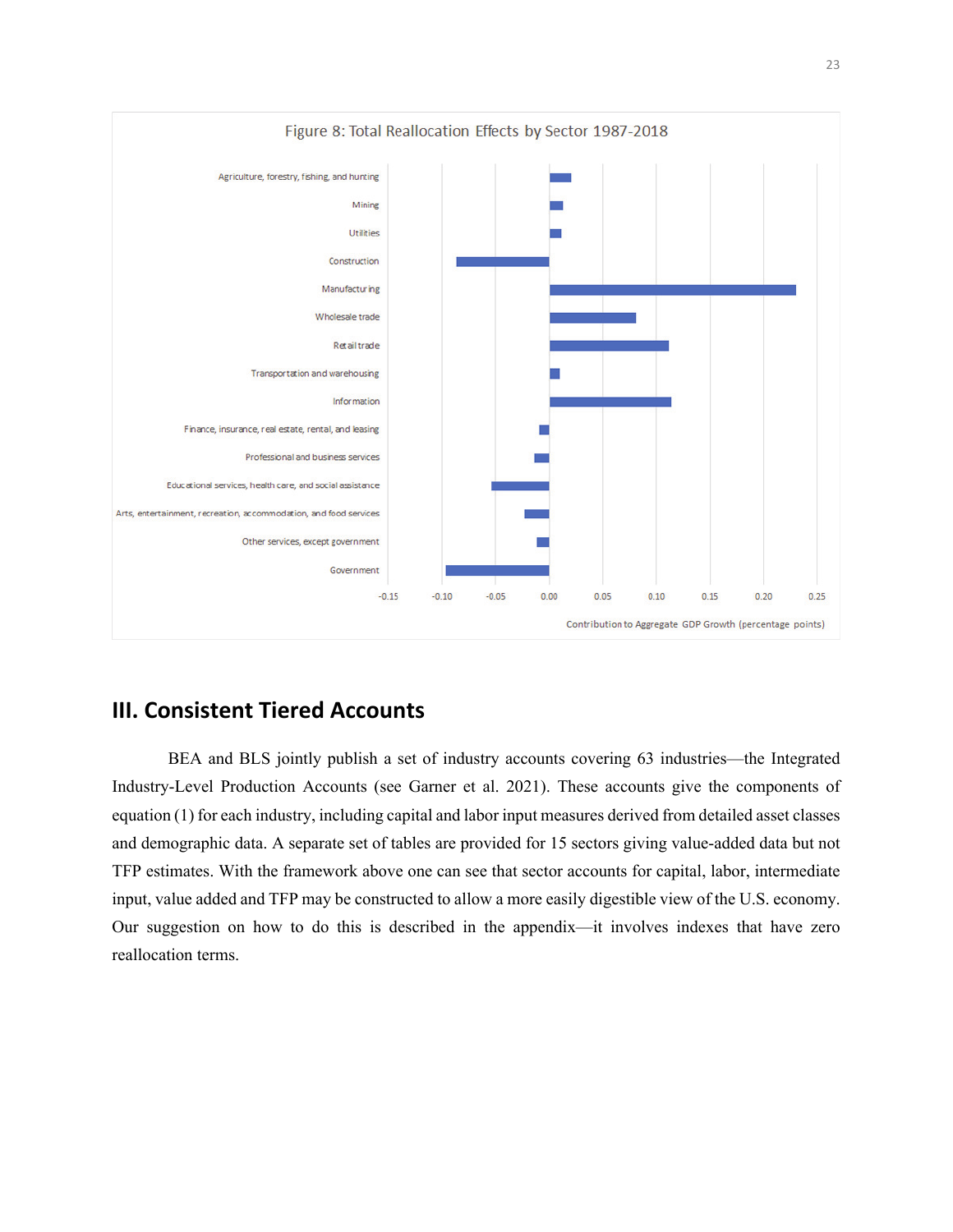### **IV. Conclusions**

The main advantage of our approach of using index number aggregation methods to measure the contribution of reallocations to economic growth is that it avoids unnecessary assumptions that change measured economic history. By comparing empirical estimates of economic growth under the assumption that reallocating resources has no impact on real economic growth to estimates where reallocations of outputs and inputs do impact growth, we see that reallocations have played an important part in U.S. growth since 1987. Reallocations contributed 0.30 percentage point per year on average during the period, out of total GDP growth of 2.39 percent per year. Almost all of these reallocation effects are due to reallocations of output production within manufacturing (for example, to the computer producing sector from other manufacturing sectors) and across sectors to the information and trade sectors; a much smaller portion is due to capital and labor reallocations. These output reallocations were not driven by input reallocations. In our approach, reallocations manifest if output prices differ significantly across industries or input prices (cross classified by detailed type of worker or type of capital) differ across industries. Because our model assumes that prices correspond to marginal products, our results suggest limited barriers to input movements across sectors over this period.

Future research could address the contribution of reallocations further back in U.S. economic history and attempt to address the measurement of reallocations when there is deviation from marginal product pricing, though this most likely would rely on the U.S. statistical agencies building a longer time series of official Industry-Level Production Account data and strong assumptions about how prices differ from marginal products.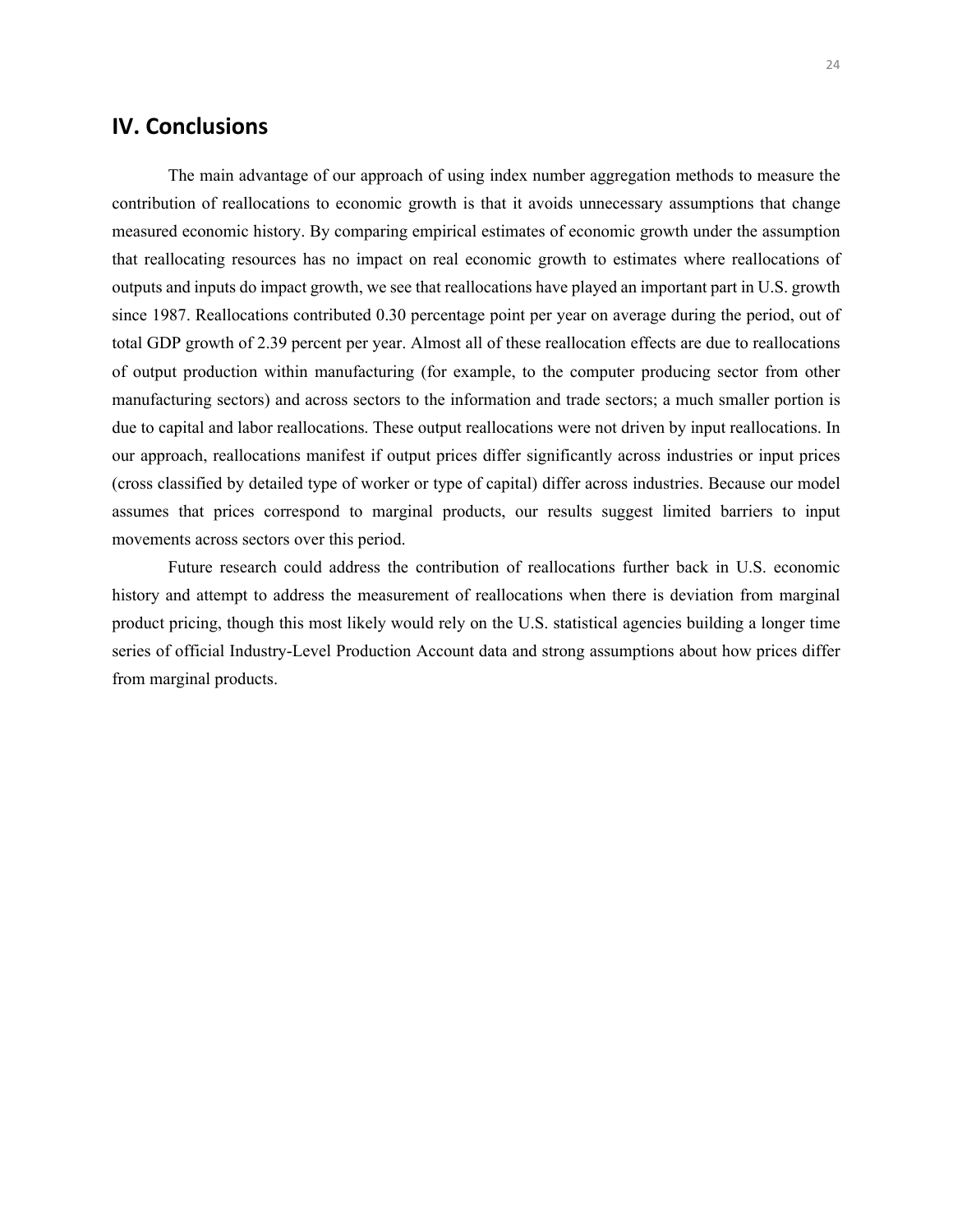## **References**

- Christensen, L. R., Dale W. Jorgenson, and L. J. Lau. "Transcendental Logarithmic Production Frontiers," *The Review of Economics and Statistics* volume 55 (February, 1973).
- Corrado, C., J. Haskel, and C. Jona-Lasini. "Productivity growth, capital reallocation and the financial crisis: Evidence from Europe and the U.S.," *Journal of Macroeconomics* 61 (September, 2019).
- Das, Deb Kusum, Abdul Erumban, Suresh Aggarwal, and Sreerupa Sengupta. "Productivity growth in India under different policy regimes." In *The World Economy: Growth or Stagnation*?, edited by Dale Jorgenson, Kyoji Fukao, and Marcel Timmer, Cambridge University Press, 2016.
- Fleck, Susan, Steven Rosenthal, Matthew Russell, Erich H. Strassner, and Lisa Usher. "A Prototype BEA/BLS Industry-Level Production Account for the United States." In *Measuring Economic Sustainability and Progress*, edited by Dale W. Jorgenson, J. Steven Landefeld, and Paul Schreyer, 323–372. Chicago: University of Chicago Press, for the National Bureau of Economic Research, 2014.
- Garner, Corby, Justin Harper, Matt Russell, and Jon Samuels. "Integrated Industry-Level Production Account for the United States and the Sources of U.S. Economic Growth Between 1987 and 2018," *Survey of Current Business*, 100 (April 2020).
- Garner, C., J. Harper, M. Russell, and Jon Samuels. "New Statistics for 2019 and Updated Statistics for 1987–2018, Including Extended Capital Detail," *Survey of Current Business* 101 (April 2021).
- Hofman, Andre, Matilde Mas, Claudio Aravena, and Juan de Guevara. "LA-KLEMS: economic growth and productivity in Latin America." In *The World Economy: Growth or Stagnation?* edited by Dale Jorgenson, Kyoji Fukao, and Marcel Timmer*,* Cambridge University Press, 2016.
- Inklaar, Robert. "Searching for convergence and its causes—an industry perspective." In *The World Economy: Growth or Stagnation?* edited by Dale Jorgenson, Kyoji Fukao, and Marcel Timmer*,*  Cambridge University Press, 2016.
- Jorgenson, Dale. "Productivity and Postwar U.S. Economic Growth," *Journal of Economic Perspectives*  VOL2 (Fall, 1988): 23–41.
- Jorgenson, Dale W., Kyoji Fukao, and Marcel P. Timmer, eds., *The World Economy: Growth or Stagnation?,* Cambridge, UK: Cambridge University Press, 2016).
- Jorgenson, Dale W., Mun S. Ho, and Jon D. Samuels. "Educational Attainment and the Revival of U.S. Economic Growth." In *Education, Skills, and Technical Change: Implications for Future U.S. GDP Growth*, edited by Charles R. Hulten and Valerie A. Ramey, 23–60. Chicago: University of Chicago Press, 2019, for the National Bureau of Economic Research.
- Jorgenson, Dale, Mun Ho, and Jon Samuels. "Recent U.S. economic performance and prospects for future growth," *Journal of Policy Modeling*, 41 (May-June, 2019): 459–476.
- Jorgenson, Dale W., Mun S. Ho, and Kevin J. Stiroh. *Productivity, Volume 3: Information Technology and the American Growth Resurgence*. Cambridge, MA: MIT Press, 2005.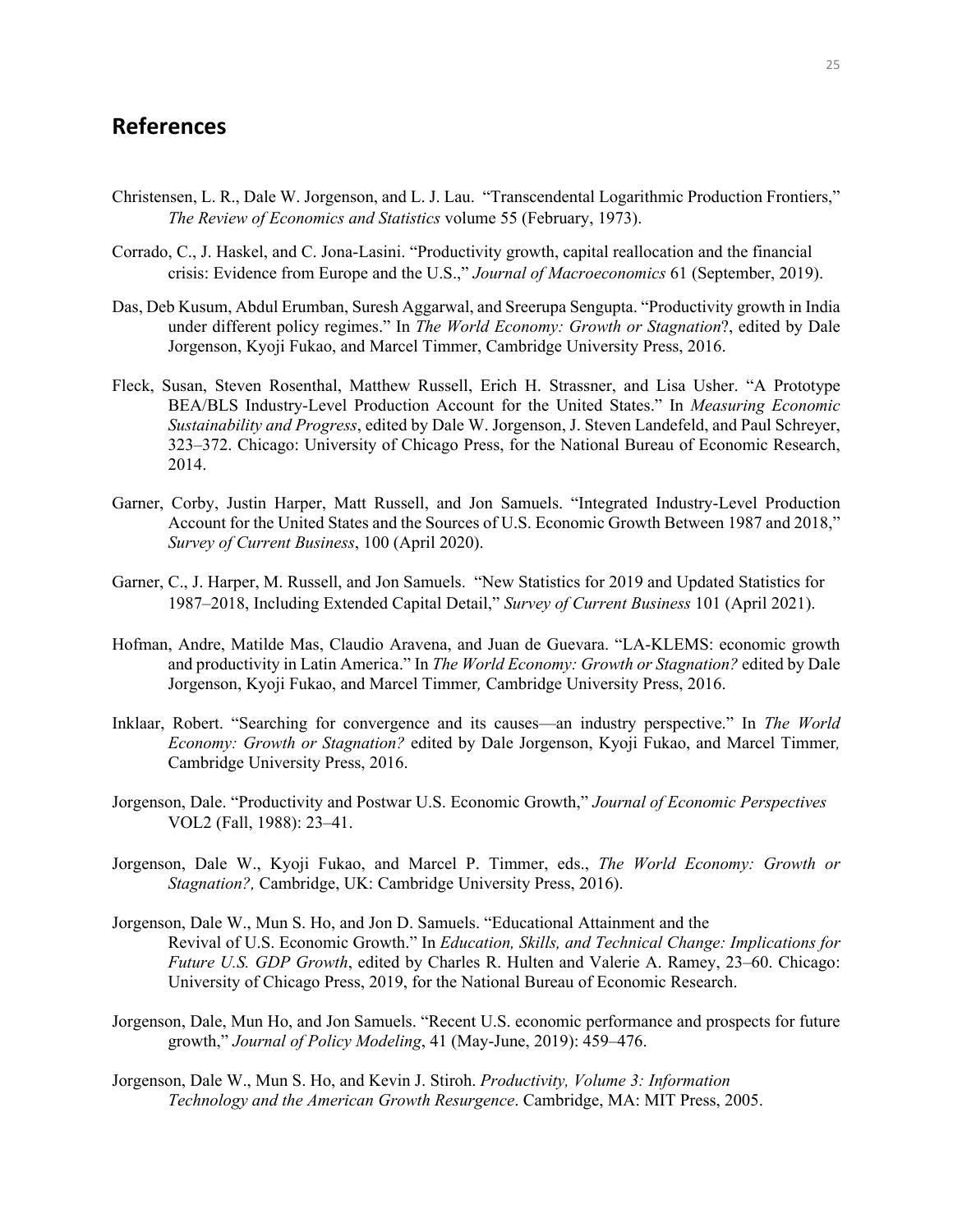- Mas, Matilde, Carlo Milana, and Lorenzo Serrano. 2012. "Spain and Italy: catching-up and falling behind two different talks of productivity slowdown." In *Industrial Productivity in Europe*, edited by Matilde Mas and Robert Stehrer, Edward Elgar.
- Oulton, N. (2020). Measuring productivity: theory and British practice. *Centre for Macroeconomics Discussion Paper*.
- Samuels, Jon. "Assessing aggregate reallocation effects with heterogeneous inputs, and evidence across countries," *Review of World Economics* 153 (Month, 2017): 385–410.
- Solow, R. "Technical change and the aggregate production function," *Review of Economics and Statistics,*  39 (August, 1957).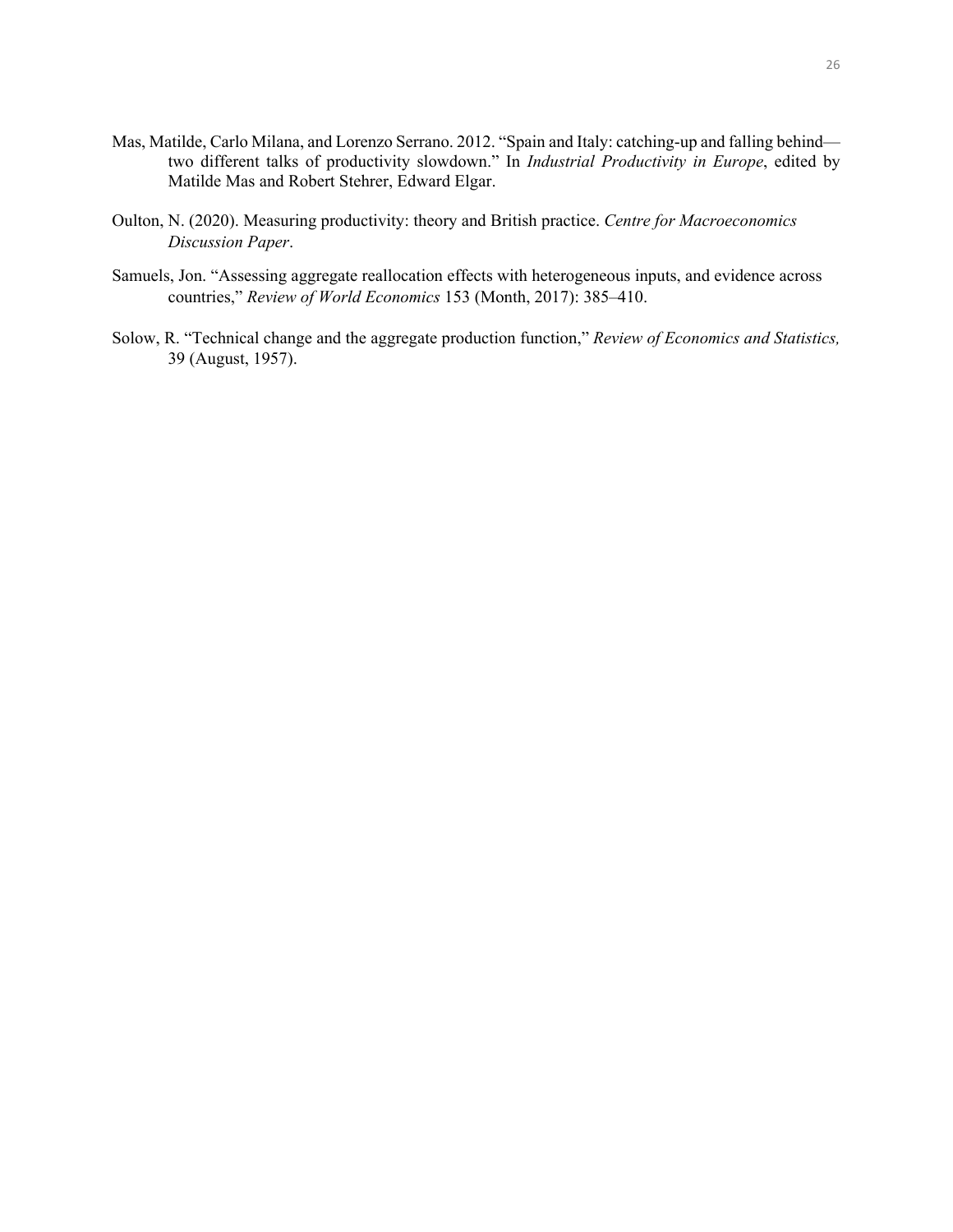# **Appendix**

In this appendix, we address a practical issue relevant for creating sector-level aggregates. In the main paper, we intentionally chose aggregation schemes based on their aggregation properties to rule in or rule out an economic impact of reallocation. A related issue is how to present sector-level accounts that are consistent with industry-level data and are straightforward to understand from a data user's perspective. For example, a user of the detailed 63-industry data published by BEA may want to know what TFP growth is in the aggregated manufacturing sector without having to consider the complicated relationship between industries within the manufacturing sector and reallocations. In this section, we show that with Tornqvist aggregation of industries to sectors, reallocations are approximately zero and therefore can be seamlessly integrated into the existing BEA industry accounts. With this approach, the underlying economic assumption is that outputs and inputs within sectors can move flexibly across industries. Thus, the economic interpretation of sector accounts constructed using this method is that sector outputs and inputs embed the impact of reallocation across industries in addition to the impact of changes of within-industry outputs and inputs.

We now show that the aggregation equations yield sector accounts with approximately zero reallocations and thus present a near seamless aggregation from industries to sectors, and then from sectors to GDP. Specifically, sector (*s*) aggregates of outputs and inputs are constructed as Tornqvist indexes over component industries ( $i \in S$ ):

$$
\Delta \ln Q_{i} = \overline{w_{Ki}} \Delta \ln K_{i} + \overline{w_{Li}} \Delta \ln L_{i} + \overline{w_{xi}} \Delta \ln X_{i} + \Delta \ln T_{i}
$$
  
\n
$$
\Delta \ln Q_{i} = \overline{w_{vi}} \Delta \ln V_{i} + \overline{w_{xi}} \Delta \ln X_{i}
$$
  
\n
$$
\Delta \ln Q_{st} = \sum_{i \in s} \overline{w_{iQst}} \Delta \ln Q_{it}
$$
  
\n
$$
\Delta \ln X_{st} = \sum_{i \in s} \overline{w_{iKst}} \Delta \ln X_{it}
$$
  
\n
$$
\Delta \ln K_{st} = \sum_{i \in s} \overline{w_{iKst}} \Delta \ln K_{it}
$$
  
\n
$$
\Delta \ln L_{st} = \sum_{i \in s} \overline{w_{iLst}} \Delta \ln L_{it}
$$
  
\n
$$
\Delta \ln Q_{st} = \overline{w_{Kst}} \Delta \ln K_{st} + \overline{w_{Lst}} \Delta \ln L_{st} + \overline{w_{Xst}} \Delta \ln X_{st} + \Delta \ln T_{st}
$$
  
\n
$$
\Delta \ln V_{st} = \frac{1}{\overline{w_{vst}}} (\Delta \ln Q_{st} - \overline{w_{Xst}} \Delta \ln X_{st})
$$
  
\n
$$
\Delta \ln V_{AST} = \sum_{s} \overline{w_{s}} \Delta \ln V_{sT}
$$
 (28)